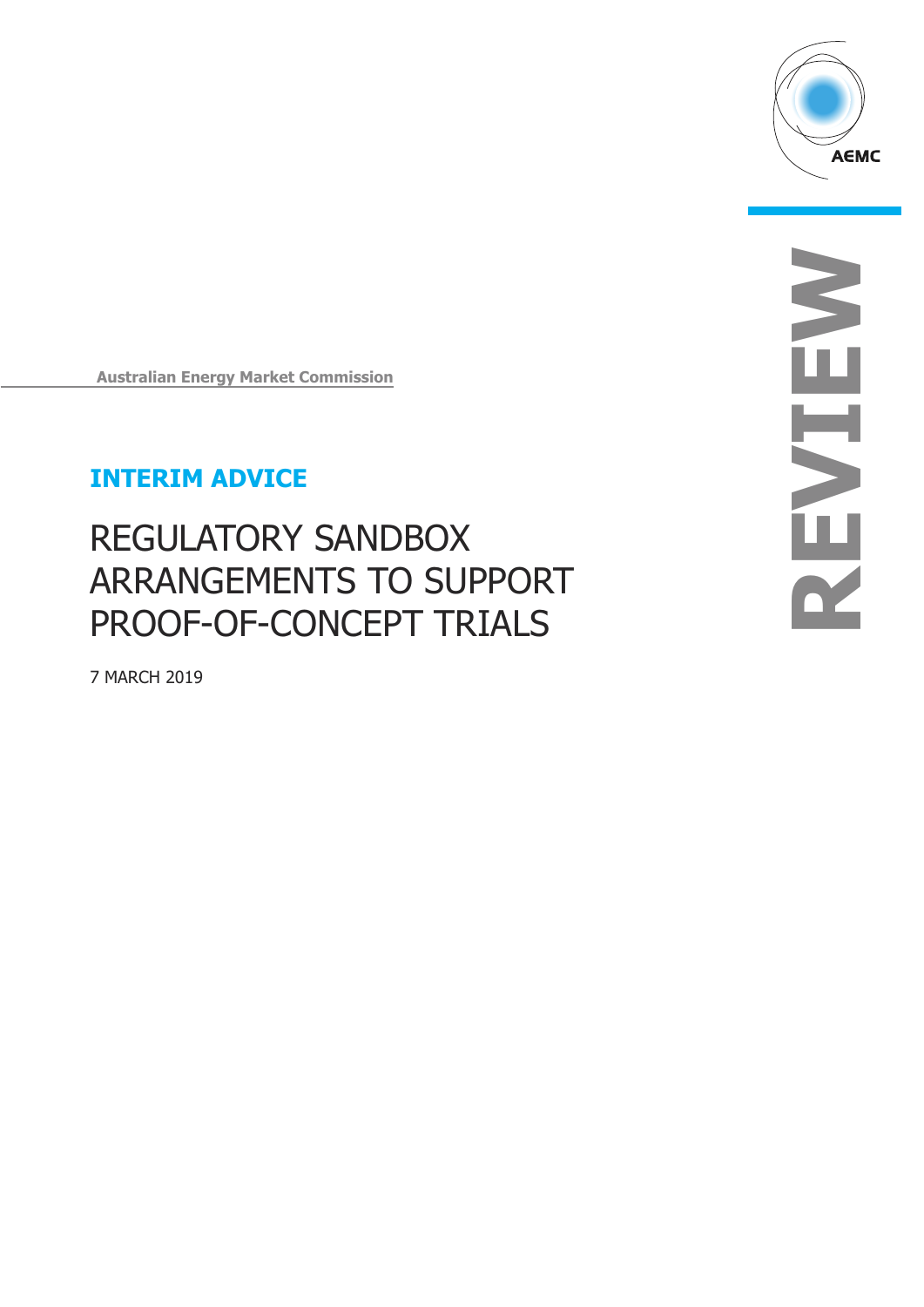### INQUIRIES

Australian Energy Market Commission PO Box A2449 Sydney South NSW 1235

E aemc@aemc.gov.au T (02) 8296 7800 F (02) 8296 7899

Reference: EPR0068

## **CITATION**

AEMC, Regulatory sandbox arrangements, Interim Advice , 7 March 2019

## ABOUT THE AEMC

The AEMC reports to the Council of Australian Governments (COAG) through the COAG Energy Council. We have two functions. We make and amend the national electricity, gas and energy retail rules and conduct independent reviews for the COAG Energy Council.

This work is copyright. The Copyright Act 1968 permits fair dealing for study, research, news reporting, criticism and review. Selected passages, tables or diagrams may be reproduced for such purposes provided acknowledgement of the source is included.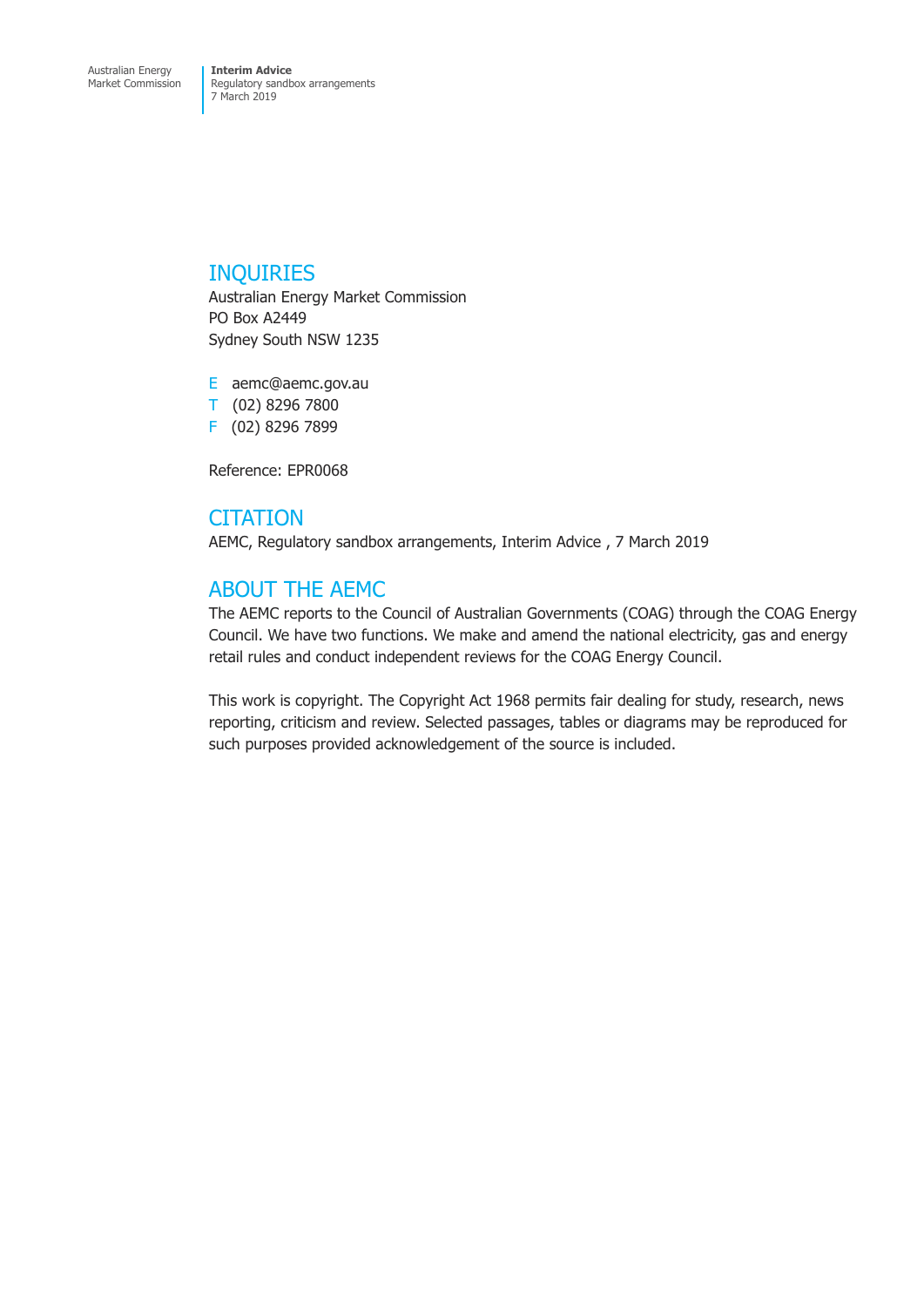Australian Energy Market Commission **Interim Advice**  Regulatory sandbox arrangements 7 March 2019

## **SUMMARY**

1 The Australian Energy Market Commission's (AEMC or Commission) interim advice to the Council of Australian Governments (COAG) Energy Council Senior Committee of Officials (SCO) is that current arrangements for facilitating proof-of-concept trials can be improved and that trials can be better facilitated and coordinated through the introduction of regulatory sandbox arrangements in the national electricity market (NEM). This is based on consultation with stakeholders and analysis of sandbox arrangements in Australia and overseas.

#### **Request from SCO**

2 The Commission has been requested to provide interim advice by February 2019 as part of the 2019 *Electricity network economic regulatory framework review* on how to best facilitate co-ordination of proof-of-concept trials and the need for formal regulatory sandbox arrangements to support innovative projects offering benefits to customers while managing any risks. The Commission was requested to consider issues beyond economic regulation and the need for regulatory sandbox arrangements in other parts of the NEM regulatory framework.

#### **Consultation**

- 3 The Commission has engaged closely with Australian Energy Regulator (AER), Australian Energy Market Operator (AEMO), Energy Consumers Australia (ECA) and Australian Renewable Energy Agency (ARENA) in preparing this interim advice, as requested by SCO. We have held one-to-one and group discussions with these bodies and considered their written submissions in detail.
- 4 The Commission published a consultation paper on 20 December 2018 inviting written submissions by 31 January 2019. Feedback from stakeholders suggested there were barriers to conducting proof-of-concept trials under the current regulatory framework, with stakeholders raising concerns including a lack of flexibility in the regulatory framework, the absence of a defined and well understood regulatory process for conducting trials and the complexity of the framework. Stakeholders highlighted that regulatory sandbox arrangements which provided further regulatory flexibility, a defined regulatory process for conducting trials and further guidance on navigating the regulatory framework for innovators would serve to better facilitate proof-of-concept trials and promote innovation.

#### **Commission proposal**

- 5 The emergence of innovative technologies and business models in the NEM can bring significant benefits to consumers.
- 6 The Commission considers that a regulatory sandbox initiative could provide for a regulatory framework that is better equipped to respond to the rapid change in the electricity sector and deliver customer benefits through innovation. To access regulatory sandbox arrangements, proof-of-concept trials would need to be time-limited and meet appropriate eligibility criteria, and appropriate consumer safeguards must remain in place.
- 7 The objective of these arrangements should be to encourage innovation which has the

 $\mathbf{I}$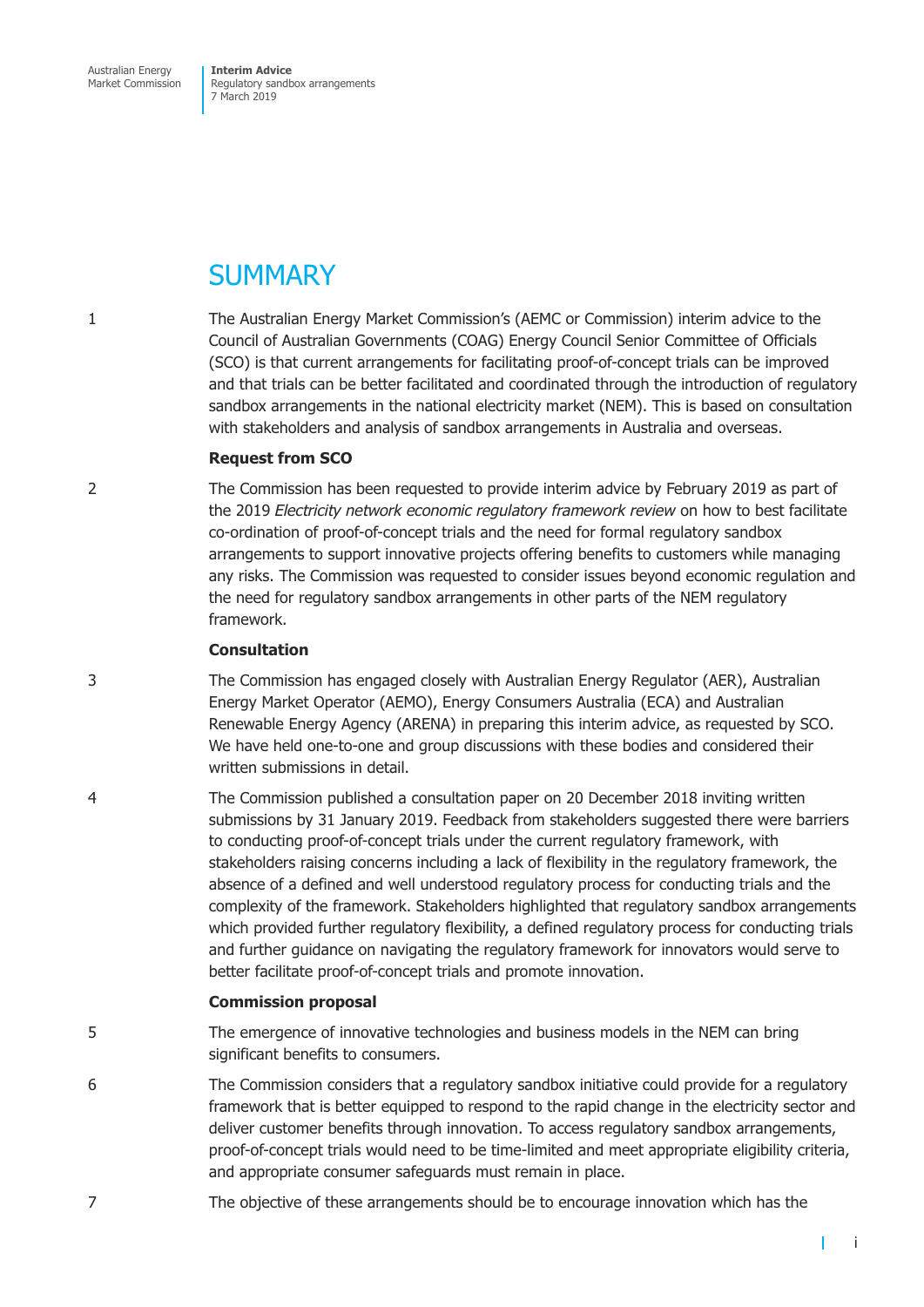potential to contribute to the long-term interests of consumers, rather than simply to facilitate an increased number of trials. Innovations that are in consumer's interests can also be encouraged by establishing a clearer process for proponents of proof-of-concept trials to approach energy market regulatory bodies for feedback and guidance on regulatory issues and regulatory options to avoid unnecessary delays and costs for eligible trials. This can help reduce the barriers to the introduction of more efficient approaches to the delivery of electricity services.

8 The Commission proposes a regulatory sandbox initiative that could make use of a variety of existing and new tools that could be applied according to their suitability to a proposed trial. The regulatory tools in the sandbox initiative could include the following:

- **Coordinated feedback and guidance on regulatory issues.** Market bodies should develop a new, coordinated approach to providing feedback and guidance to proponents of trials. This would involve one market body being a clear first point of contact for proofof-concept trials who is able to provide "fast, frank feedback" on a range of issues, whilst referring to the other market bodies where appropriate.
- **A new AER regulatory waiver or exemptions power** that could provide time-limited regulatory relief from the rules to eligible trials. This could be used if an eligible trial required an exemption from a specific rule (or rules). As suggested by the AER, this could involve a broad power for the AER to grant specific exemptions and waivers to facilitate the conduct of proof-of-concept trials, subject to a "sandbox guideline" the AER develops in consultation with the market bodies and relevant stakeholders. The exercise of this power by the AER would be subject to eligibility criteria being met.
- **A new AEMC expedited rule change process for proof-of-concept for trials**. This could be used if an eligible trial required more substantial changes to market arrangements, such as new rules or the alteration of existing rules (e.g. eligible in-market trials). It is envisaged that these rule changes would be time limited, to facilitate the conduct of the trial. If the trial was successful, a permanent rule change could be initiated. The trial rule change process could be similar to the current expedited rule making process in the National Electricity Law (NEL), though likely involving a modified application of the National Electricity Objective (NEO) to allow evidence to be gathered through trials on the impact of innovation on the long-term interests of consumers.
- **Existing regulatory tools** such as the AER's ring-fencing waivers and retailer exemptions. The first point of contact would refer trial proponents to these processes where appropriate.

#### **Next steps**

9 The Commission considers that immediate steps could be taken to develop a new process for coordinated guidance and feedback for trial proponents collaboratively between the AEMC, AER, AEMO, ARENA and ECA ahead of the implementation of the other new tools. This work could commence in the first half of 2019.

10 Some of the proposed new tools would require changes to the NEL (and possibly the National Energy Retail Law (NERL)). Further stakeholder consultation is warranted on the design of the regulatory sandbox arrangements, including the appropriate eligibility criteria and

ii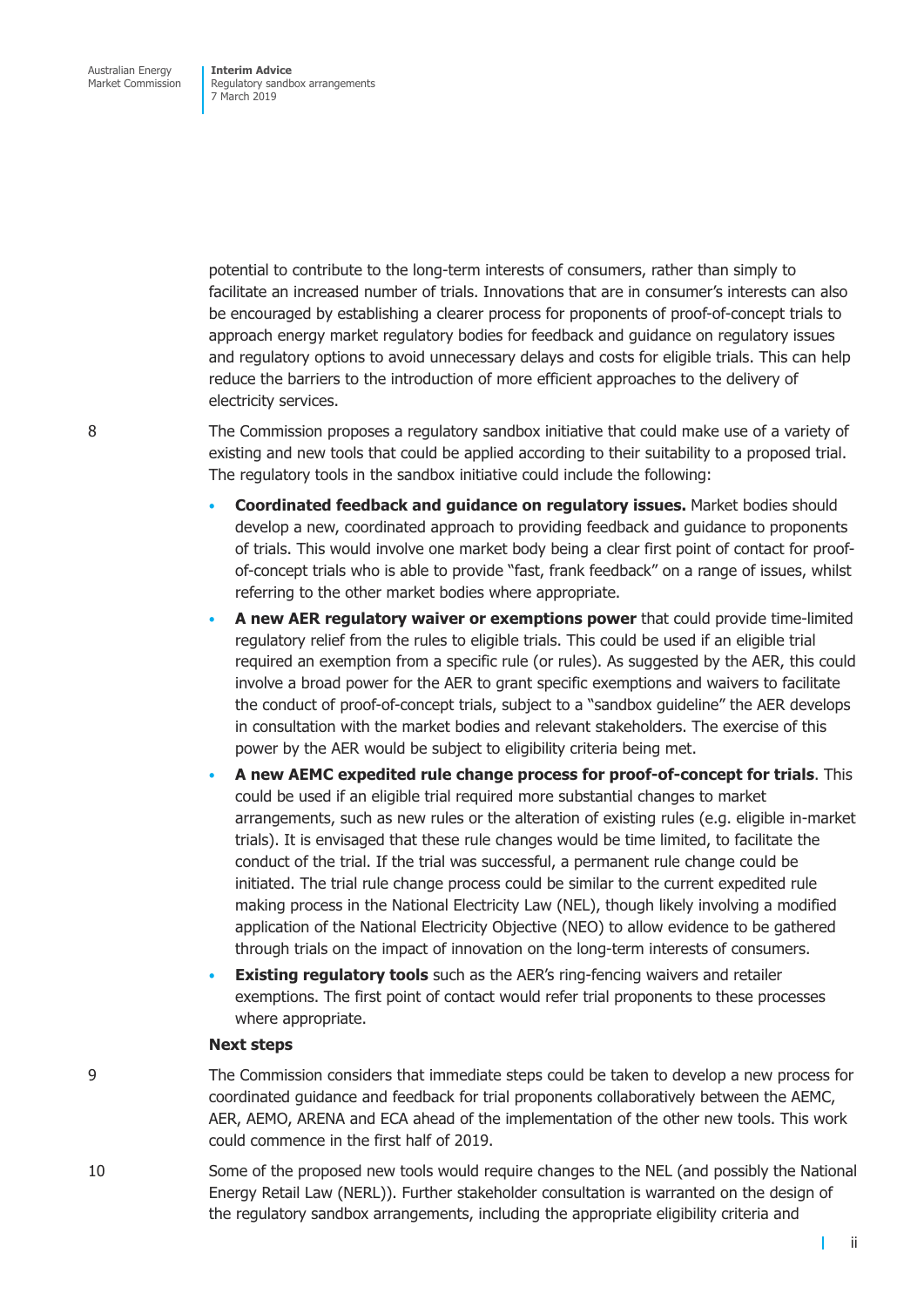whether they should be extended to the regulatory framework for gas. The AEMC plans to provide further advice on possible law and rule changes to give effect to new AER powers and AEMC rule change process, together with details on the design of the sandbox arrangements under the 2019 *Electricity network economic regulatory framework review*.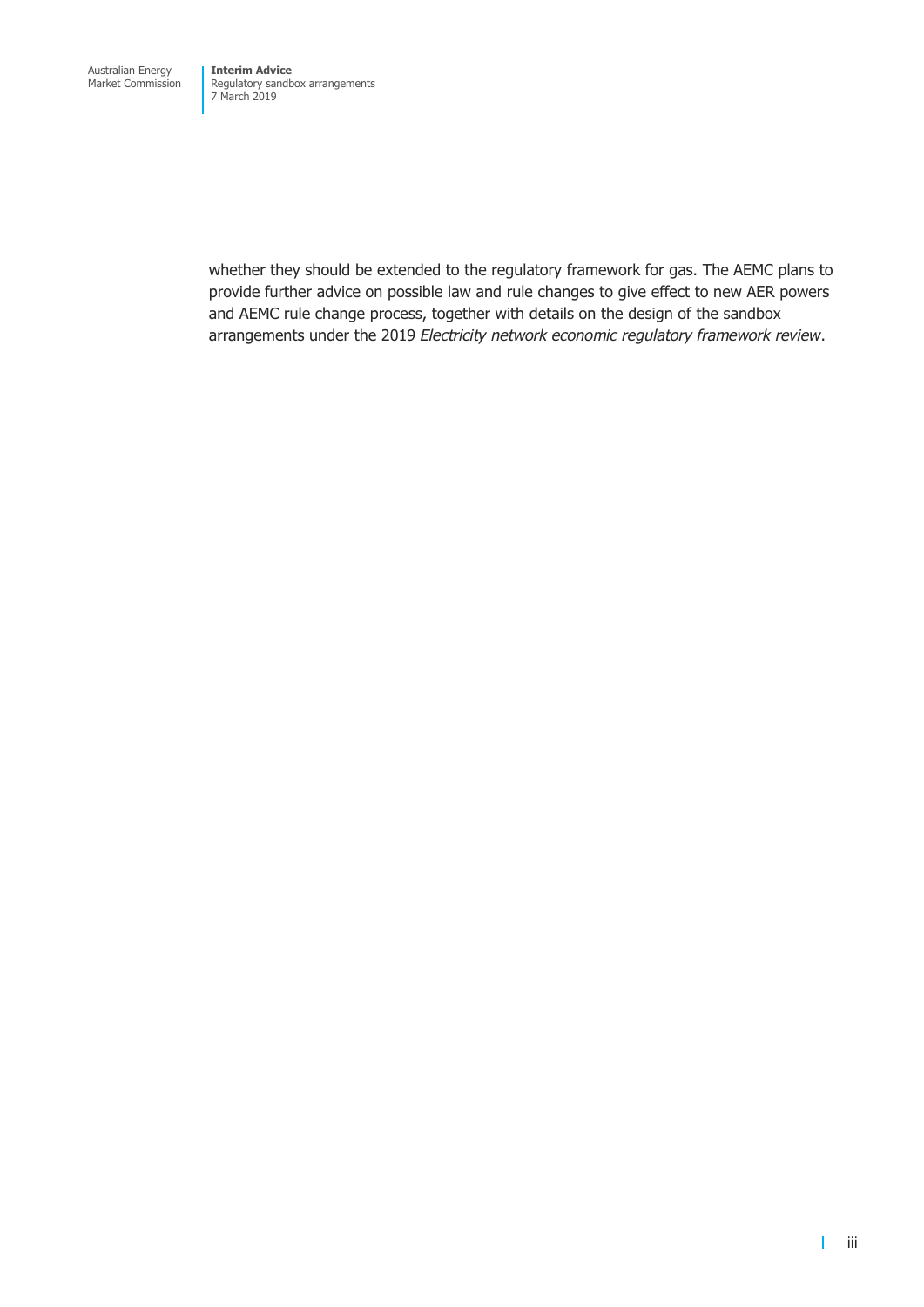Australian Energy Market Commission **Interim Advice**  Regulatory sandbox arrangements 7 March 2019

## **CONTENTS**

|                      | 1<br>1.1<br>1.2<br>1.3<br>1.4<br>1.5 | <b>Introduction</b><br>Background<br>Request from the Senior Committee of Officials<br>Consultation process and next steps<br>The regulatory sandbox approach<br>Structure of interim advice | 1<br>$\frac{1}{2}$<br>$\frac{2}{3}$<br>4 |  |  |
|----------------------|--------------------------------------|----------------------------------------------------------------------------------------------------------------------------------------------------------------------------------------------|------------------------------------------|--|--|
|                      | 2                                    | Proposed approach                                                                                                                                                                            | 5                                        |  |  |
|                      | 2.1                                  | Overview                                                                                                                                                                                     | 5                                        |  |  |
|                      | 2.2                                  | Design principles for a regulatory sandbox initiative                                                                                                                                        | 6                                        |  |  |
|                      | 2.3                                  | Elements of a regulatory toolkit to facilitate proof-of-concept trials                                                                                                                       | 8                                        |  |  |
|                      | 2.4                                  | Next steps                                                                                                                                                                                   | 12                                       |  |  |
|                      | 3                                    | Stakeholder feedback $-$ the need for a regulatory sandbox                                                                                                                                   | 14                                       |  |  |
|                      | 3.1                                  | Current barriers to proof-of-concept trials                                                                                                                                                  | 14                                       |  |  |
|                      | 3.2                                  | Use of AER's enforcement discretion                                                                                                                                                          | 16                                       |  |  |
|                      | 3.3                                  | Trials facing barriers                                                                                                                                                                       | 18                                       |  |  |
|                      | 3.4                                  | Potential benefits of regulatory sandbox arrangements                                                                                                                                        | 21                                       |  |  |
|                      | 3.5                                  | Supporting regulatory reform                                                                                                                                                                 | 23                                       |  |  |
|                      | 3.6                                  | The need for regulatory guidance                                                                                                                                                             | 24                                       |  |  |
|                      | 4                                    | Stakeholder Feedback – the design of regulatory sandbox arrangements                                                                                                                         | 26                                       |  |  |
|                      | 4.1                                  | Objective of regulatory sandbox arrangements                                                                                                                                                 | 26                                       |  |  |
|                      | 4.2                                  | Design of regulatory relief                                                                                                                                                                  | 27                                       |  |  |
|                      | 4.3                                  | Design of guidance                                                                                                                                                                           | 30                                       |  |  |
| <b>Abbreviations</b> |                                      |                                                                                                                                                                                              |                                          |  |  |
|                      |                                      |                                                                                                                                                                                              |                                          |  |  |

### **TABLES**

| Table $2.1$ :<br>How regulatory tools could be applied |  |
|--------------------------------------------------------|--|
|--------------------------------------------------------|--|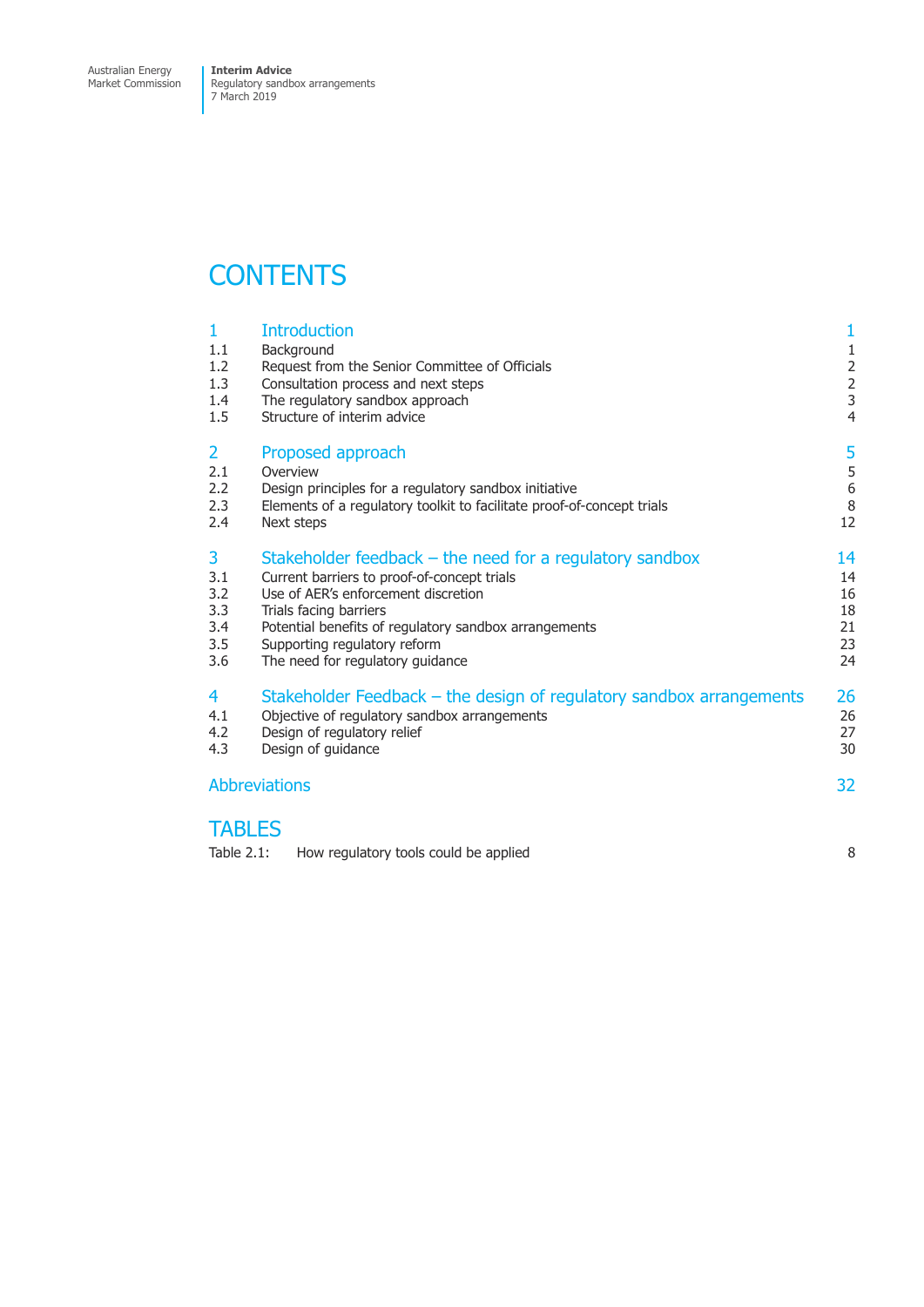## <span id="page-6-0"></span>1 INTRODUCTION

This paper provides the Commission's interim advice on how to best facilitate appropriate proof-of-concept trials and the need for formal regulatory sandbox arrangements in the national electricity market (NEM).

This interim advice was prepared as part of the 2019 *Electricity network economic regulatory framework review*, however it considers the need for regulatory sandbox arrangements in other parts of the NEM regulatory framework, for example, relating to wholesale electricity markets and consumer protections. The COAG Energy Council SCO requested the AEMC provide this interim advice by February 2019. It was delivered on 28 February and published on 7 March 2019.

## 1.1 Background

The emergence of innovative technologies and business models in the NEM can bring significant benefits to consumers. This was highlighted in the *Independent Review into the Future Security of the National Electricity Market (Finkel review)*, which noted that innovative technologies can help reduce the costs of providing secure and reliable electricity supply and also contribute to reducing emissions. $<sup>1</sup>$  As such, its is important that the regulatory</sup> framework and processes support potentially beneficial emerging technologies and business models.

The Finkel review recommended updating the proof-of-concept testing framework, to facilitate innovation in the NEM. The review noted that new concepts that are inconsistent with the National Electricity Rules (NER) need to be proven to the point where a rule change can be made prior to being used in the NEM. Recommendation 2.8 was that the Commission review and update the regulatory framework to facilitate proof-of-concept testing of innovative approaches and technologies. The review also suggested investigation of mechanisms adopted by other jurisdictions, such as those adopted by the Office of Gas and Electricity Markets (OFGEM) in the United Kingdom (UK). Recommendation 2.8 was accepted by Energy Ministers.

In February 2018, the Energy Market Transformation Project Team (EMTPT)<sup>2</sup> agreed that a working group made up of officials from the Commonwealth and other interested jurisdictions would undertake further research on the case for introducing a regulatory sandbox.

In our 2018 *Electricity network economic regulatory framework review*, the Commission outlined the regulatory sandbox arrangement that has been adopted by OFGEM in the UK. The review highlighted that where innovation may benefit consumers, there may be merit in applying a regulatory sandbox arrangement so that any changes to the regulatory framework can be fast tracked. However, the Commission noted that trials and other forms of regulatory innovation can be facilitated under the current NEM regulatory framework through the AER

Т

<sup>1</sup> Dr Alan Finkel et al., *Independent Review into the Future Security of the National Electricity Market*, June 2017, p. 66.

<sup>2</sup> The EMTPT was established by the COAG Energy Council in December 2015 to consider issues related to the ongoing energy sector transition driven by changing technologies, increasing consumer engagement, new energy products and services. It is made of officials from each jurisdiction.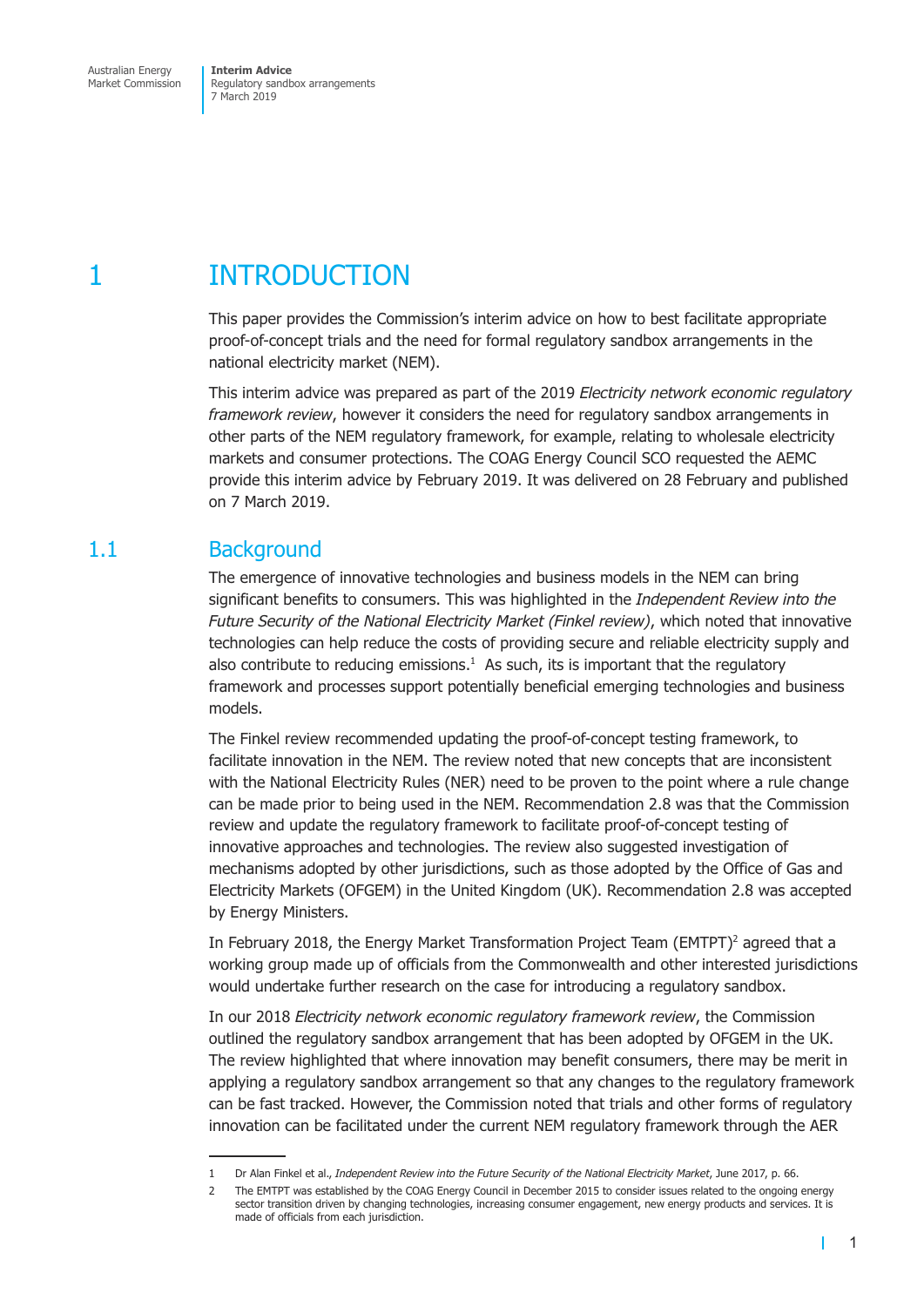<span id="page-7-0"></span>exercising its enforcement discretion and the use of its power to issue "no action letters". The Commission noted it was interested in stakeholder views on the need for more formal arrangements for regulatory sandboxes and would consider this further in the 2019 *Electricity network economic regulatory framework review*.

On 24 October 2018, the Commission received a request from the Senior Committee of Officials (SCO) of the COAG Energy Council to further investigate a formal approach for facilitating proof-of-concept testing in the NEM. The request was informed by research carried out by the working group of Commonwealth and state officials and reported in the EMTPT paper attached to the SCO request.

## 1.2 Request from the Senior Committee of Officials

The Senior Committee of Officials (SCO) believes that there is merit in looking at a more formal and systematic approach to supporting experimentation within the regulatory framework where there are potential benefits to energy consumers. In its request to the Commission, SCO noted that it would be useful to be able to perform in-market trials of wholesale demand response to inform the current rule change process. SCO considers that a regulatory sandbox could also help to test a range of technologies and business models to inform the Distributed Energy Integration Program (DEIP). The DEIP is a collaboration of government agencies, market authorities, industry and consumer associations aimed at maximising the value of customers' distributed energy resources for all energy users.<sup>3</sup>

The Commission has been requested to provide interim advice by February 2019 as part of the 2019 *Electricity network economic regulatory framework review* on how to best facilitate co-ordination of proof-of-concept trials and the need for formal regulatory sandbox arrangements to support innovative projects offering benefits to customers while managing any risks. In providing this advice the Commission is requested to:

- consider whether existing or proposed projects could be used as a sandbox trial
- engage closely with Australian Energy Regulator (AER), Australian Energy Market Operator (AEMO), Energy Consumers Australia (ECA) and Australian Renewable Energy Agency (ARENA)
- consider the need for regulatory sandbox arrangements in other parts of the national electricity framework e.g. relating to consumer protections.

A research paper from the EMTPT on regulatory sandbox arrangements was attached to the request from SCO (EMTPT paper). The Commission has drawn on the work carried out and reported in the EMTPT paper in this interim advice. The SCO request and the EMTPT paper can be accessed from the AEMC website.

## 1.3 Consultation process and next steps

A consultation paper was published on 20 December 2018. Submissions were received from 28 stakeholders, which are summarised in Chapters 3 and 4 and are available on our website.

 $\mathbf{I}$ 

<sup>3</sup> ARENA 2018, viewed 6 December 2018, https://arena.gov.au/where-we-invest/distributed-energy-integration-program/.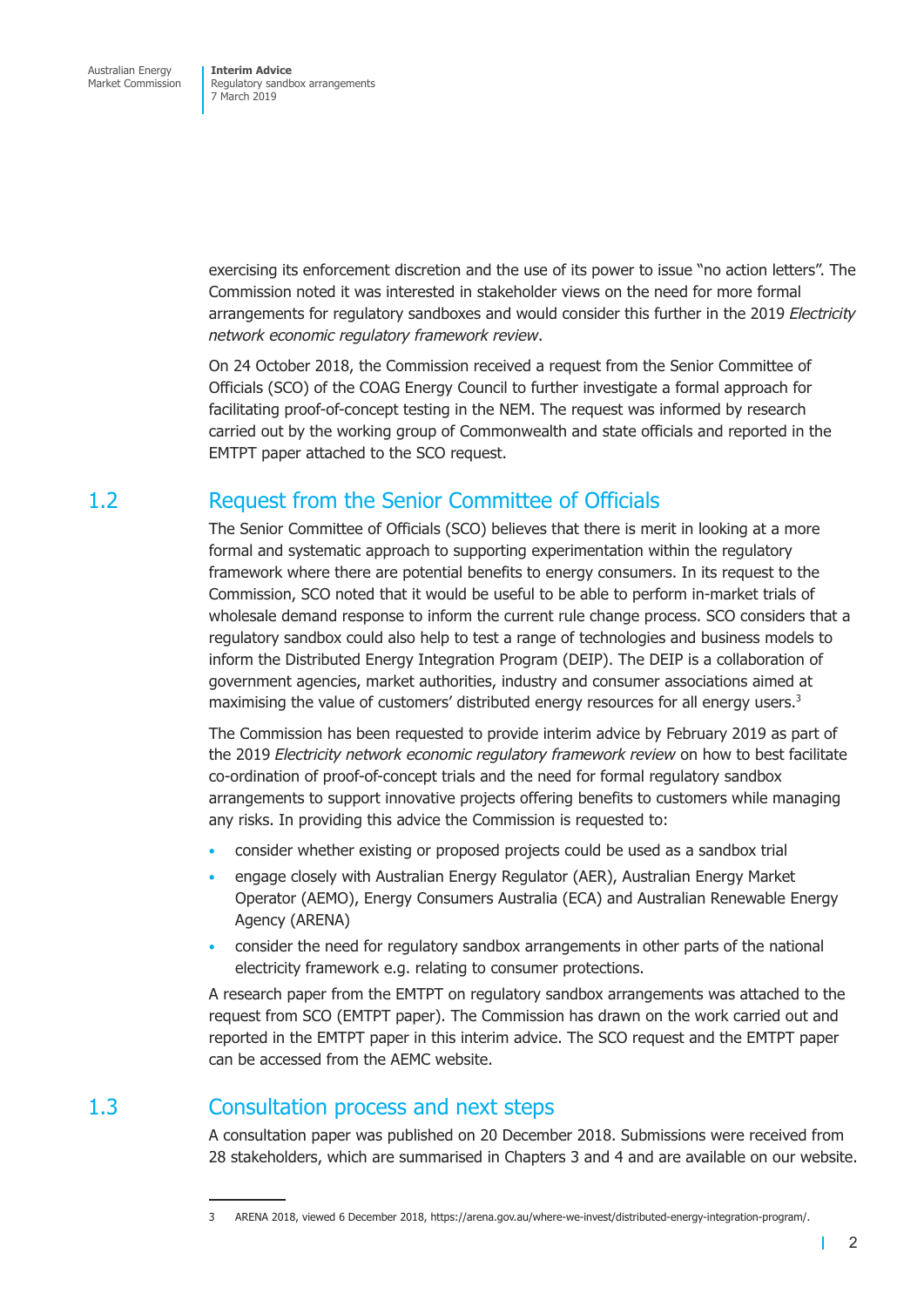<span id="page-8-0"></span>As set out in the summary and section 2.5, the Commission has proposed two work-streams to further develop a regulatory sandbox initiative:

- 1. Immediate steps to develop a clearer process to provide guidance and feedback to trial proponents collaboratively between the AEMC, AER, AEMO, ARENA and ECA.
- 2. The AEMC to develop further advice on possible law and rule changes to give effect to proposed new AER powers and AEMC rule change process, together with details on the design of the sandbox arrangements under the 2019 *Electricity network economic regulatory framework review*. This would involve consultation with the AER, AEMO, ARENA and ECA as well as stakeholders more broadly.

### 1.4 The regulatory sandbox approach

The concept of a regulatory sandbox was first adopted by the Financial Conduct Authority (FCA) in the United Kingdom in June 2016.<sup>4</sup> The concept has since been adopted by regulators across several different industries and jurisdictions seeking to facilitate innovation.

Broadly, a formal regulatory sandbox is a framework within which participants can trial innovative business models, products and services in the market under relaxed regulatory requirements on a time-limited basis and with appropriate safeguards in place. There are a variety of other regulatory tools that can be used to facilitate proof-of-concept trials, such as provision of information, exemptions and waivers, a number of which are already in place in the NEM.

Regulatory sandbox arrangements aim to support innovation in markets in several ways including through:

- improved access to finance for projects through increased regulatory certainty<sup>5</sup>
- enabling testing and fine-tuning in a controlled testing environment<sup>6</sup>
- allowing regulators to work with innovators to build appropriate consumer protection safeguards into new products and services $7$
- helping regulators identify the need for reform to the existing regulatory framework.<sup>8</sup>

These benefits have been reported by regulators in different industries and jurisdictions, including by the FCA for the UK financial sector. Some relevant examples include the adoption of regulatory sandbox approach by OFGEM in the UK, the Energy Market Authority (EMA) in Singapore and by the Australian Securities and Investment Commission (ASIC) for the Australian finance sector. OFGEM launched its regulatory sandbox in February 2017 and has since run two rounds of the regulatory sandbox process. It has compiled and published its insights from running these processes which are summarised in Box 1.

п

<sup>4</sup> Ernst & Young, *As FinTech evolves, can financial services innovation be compliant?*, 2017, p. 13.

<sup>5</sup> Financial Control Authority, *Regulatory sandbox lessons learned report, October 2017, pp. 5-6.*

<sup>6</sup> Financial Control Authority, Regulatory sandbox lessons learned report, October 2017, pp. 5-6.

<sup>7</sup> Financial Control Authority, Regulatory sandbox lessons learned report, October 2017, pp. 5-6.

<sup>8</sup> OFGEM, *Insights from running the regulatory sandbox, October 2018, p. 1.*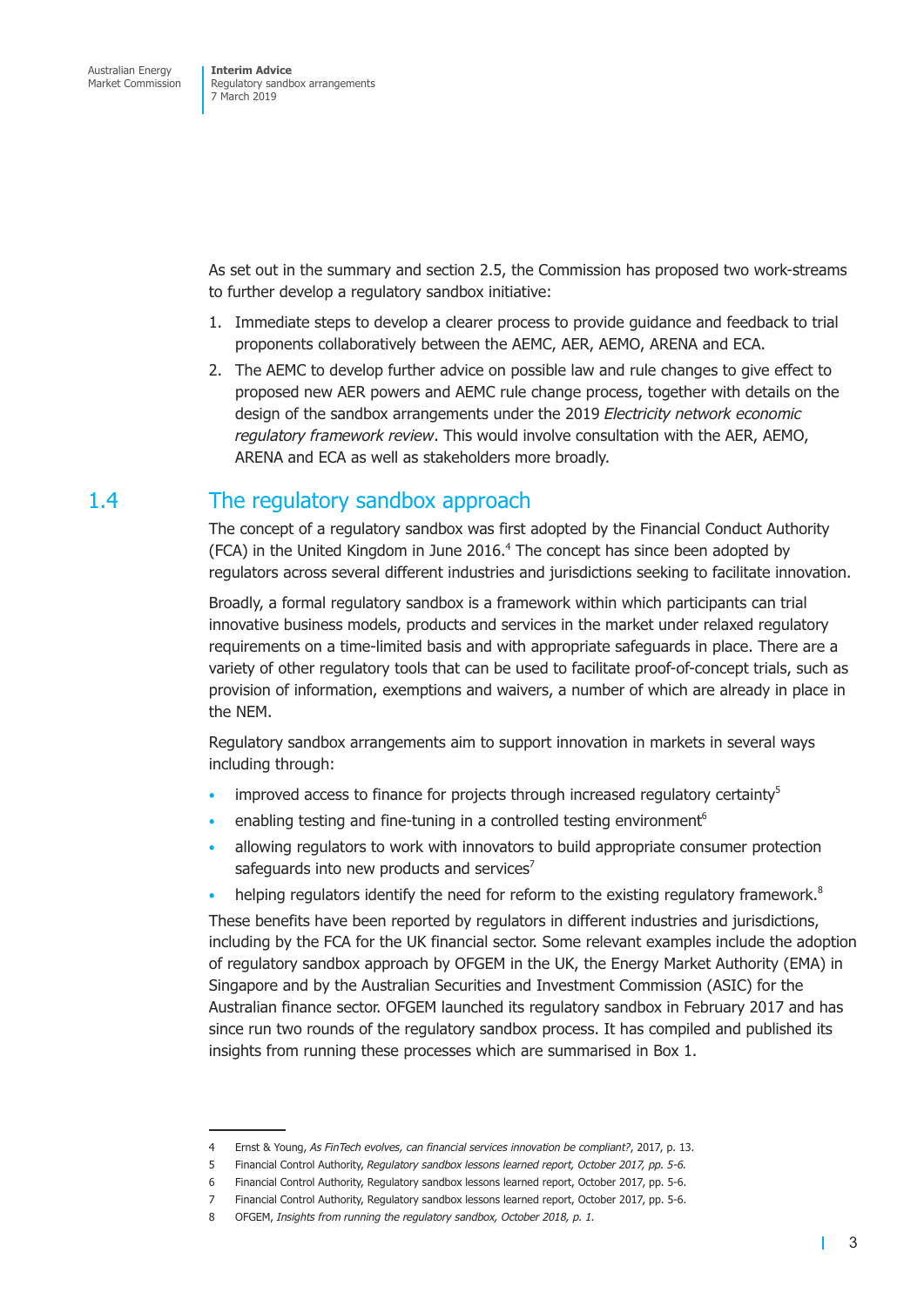#### <span id="page-9-0"></span>BOX 1: OFGEM'S INSIGHTS FROM RUNNING THE REGULATORY SANDBOX

- Innovators commonly needed advice, and not a sandbox. It is not always clear to innovators what they can and can't do. OFGEM originally imagined that the sandbox requests would be made by innovators who were looking to run a trial but were being blocked by a specific rule that they were aware of. OFGEM found that in practice many innovators needed help navigating the regulatory framework and that the projects went ahead without needing a sandbox.
- If an innovative proposition isn't possible, it is usually because of a complex mix of requirements including industry norms, systems, charging arrangements, codes and licenses.
- Innovators are focused on launching businesses, not trials. OFGEM's regulatory sandbox is designed to facilitate time limited trials, however it found that most innovators wanted to launch enduring businesses and are less focused on trials. For OFGEM, it is important that the relaxation of the rules is temporary as it differentiates a sandbox from a permanent rule change.
- Start-ups want to signal low regulatory risk to investors. OFGEM found that a significant number of sandbox applicants were looking for OFGEM to review their business idea and confirm that it faced no regulatory issues.
- Innovators have to operate within existing structures. Innovative projects and trials may not be able to get exemptions from some requirements. OFGEM found that it may need to be more precise about what relief a sandbox is capable of providing.
- Innovation is happening across the energy sector in the UK. OFGEM found that start-ups working on the local electricity supply theme featured strongly in the sand box applications.

Source: OFGEM, Insights from running the regulatory sandbox, October 2018, pp. 1-4.

## 1.5 Structure of interim advice

This document builds on the Commission's analysis in the consultation paper which reported on the examples of adoption of regulatory sandbox arrangements in other jurisdictions, the current arrangements in the NEM and sought stakeholder views on the need for regulatory sandbox arrangements and high level design requirements for such arrangements. This document outlines:

- the Commission's interim advice including proposed approach
- stakeholder feedback on the need for regulatory sandbox arrangements
- stakeholder feedback on design of regulatory sandbox arrangements.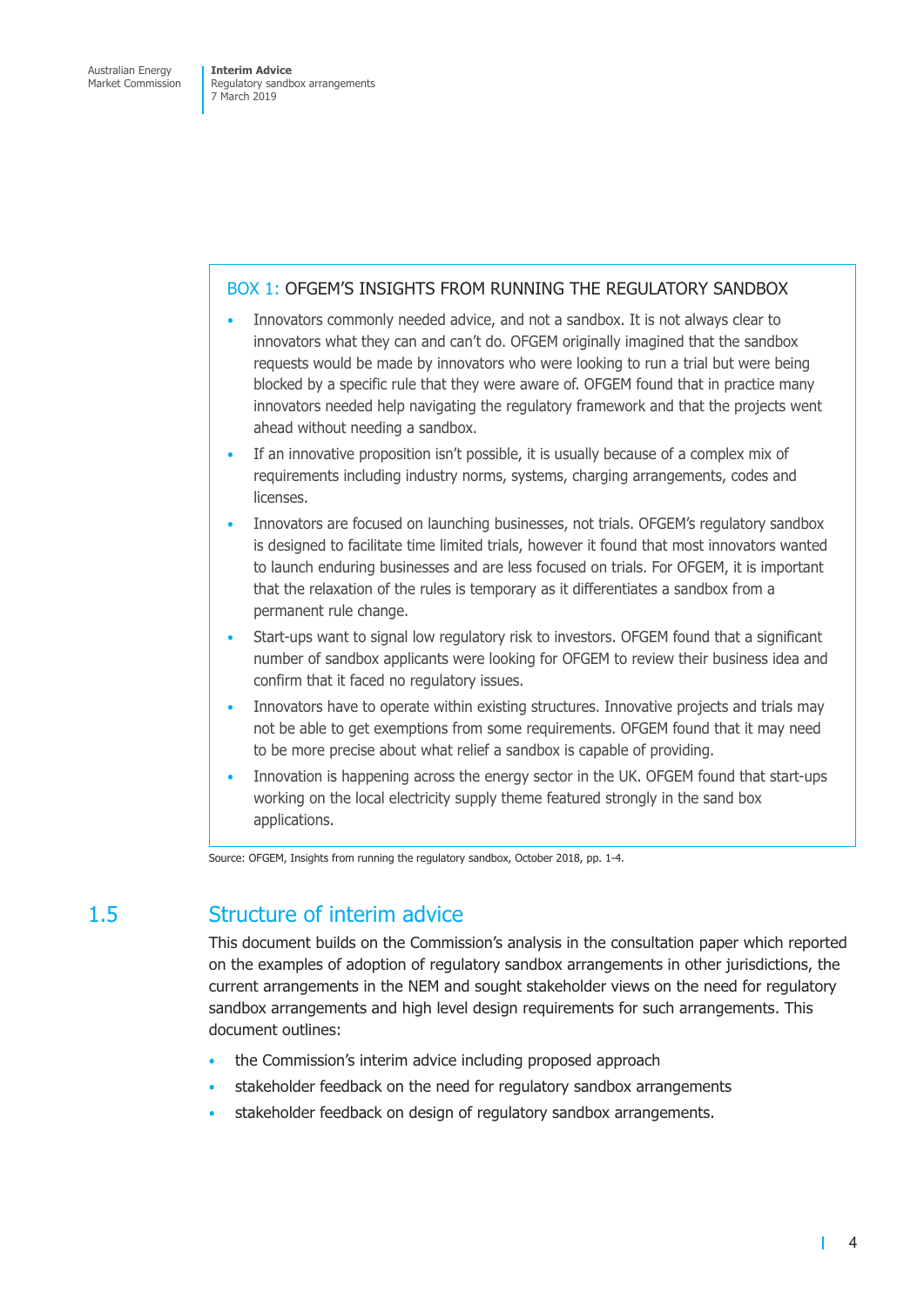<span id="page-10-0"></span>Australian Energy Market Commission **Interim Advice**  Regulatory sandbox arrangements 7 March 2019

## 2 PROPOSED APPROACH

This chapter sets out the Commission's interim advice and proposed approach to developing a regulatory sandbox initiative.

### 2.1 Overview

The Commission's interim advice to SCO is that proof-of-concept trials can be better facilitated and coordinated through a regulatory sandbox initiative. This initiative should make use of a variety of existing and new regulatory tools that are appropriate to the proposed trial. Formal regulatory sandbox arrangements that allow for regulatory relief would be one of these tools.

Proof-of-concept trials have the potential to contribute to consumers' interests where they encourage innovation to meet consumers' needs whilst maintaining appropriate consumer safeguards. Whilst some proof-of-concept trials have been conducted under current regulatory arrangements, a regulatory sandbox initiative can better facilitate appropriate trials by creating a clearer process and avoiding unnecessary delays and costs. It can also help market bodies better coordinate prioritisation of trials, provision of input to their design and dissemination of any lessons learnt.

The Commission considers that the regulatory sandbox initiative could provide for a regulatory framework that is better equipped to respond to the rapid change in the electricity sector and deliver customer benefits though innovation. It could help reduce the barriers to the introduction of more efficient approaches to the delivery of electricity services. To access regulatory sandbox arrangements, proof-of-concept trials would need to be time-limited and appropriate consumer safeguards must remain in place. In most cases, the complexity of the regulatory arrangements and the costs associated with compliance are likely to reflect the harm they are trying to prevent. Trials under regulatory sandbox arrangements would need to meet eligibility criteria and some trials may not be able to proceed.

The Commission proposes that a number of new tools should be developed for the regulatory sandbox initiative, which could be applied depending on the nature of the proposed trial (see Section 2.3):

- A clear process to access feedback and guidance on regulatory issues
- A new AER regulatory waiver or exemptions power
- A new AEMC expedited rule change process for proof-of-concept trials.

The Commission also proposes that the regulatory sandbox initiative would facilitate access to existing regulatory tools that may be applicable to proof-of-concept trials such as existing waiver and exemption powers. For example, The AER has the ability to provide a range of exemptions and waivers, including under its network service provider registration exemption

T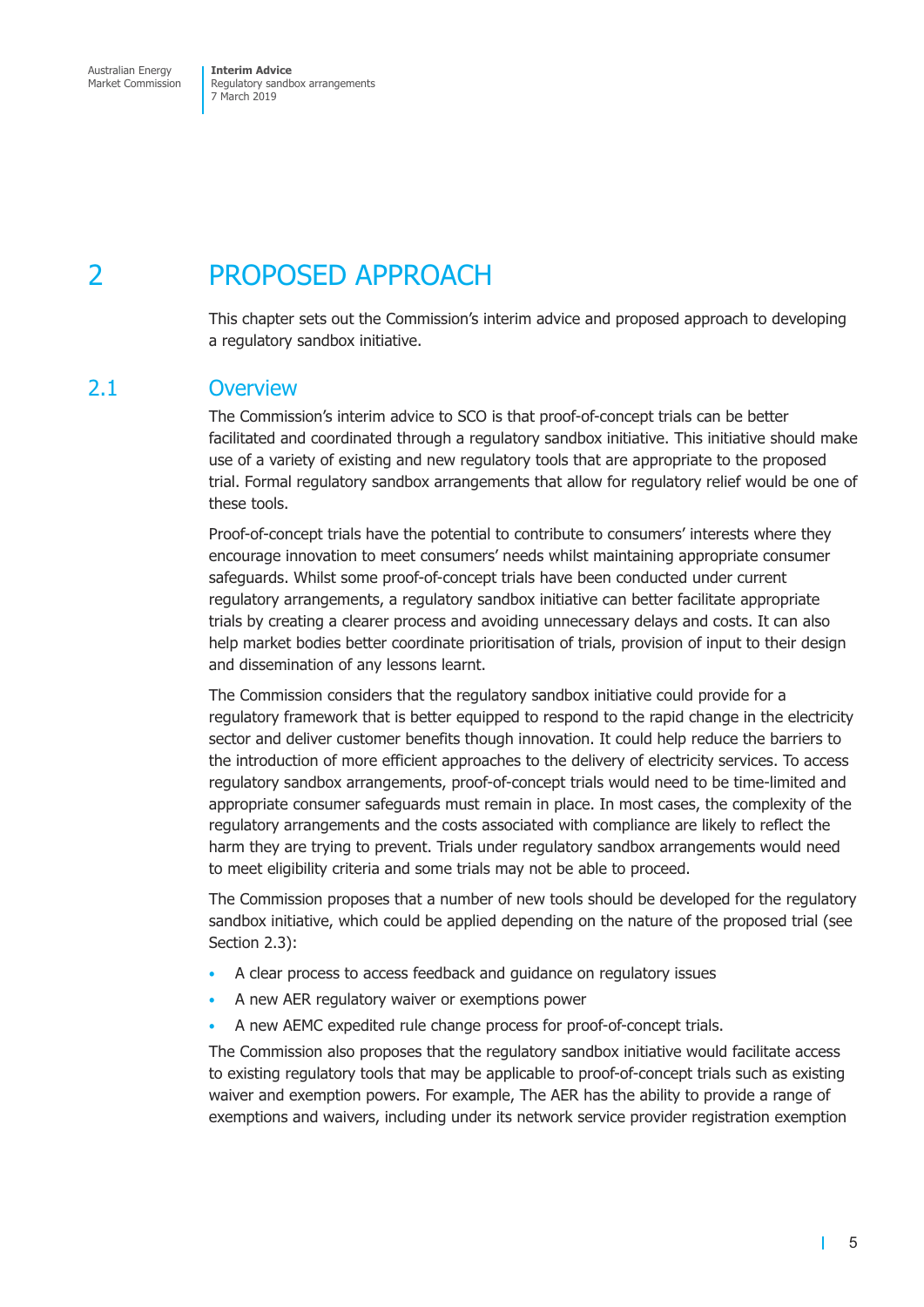<span id="page-11-0"></span>guideline<sup>9</sup>, retail exempt selling guideline<sup>10</sup> and ring-fencing guideline<sup>11</sup>, and is able to provide individual exemptions if existing guidelines do not cover the situation (see Chapter 3 of the consultation paper published on 20 December 2018 for further discussion).

The nature of trials can vary widely and different regulatory tools could be needed to facilitate different types of trials. Trials can vary in terms of what they are testing, who they impact and how they are affected by the rules involved. Some trials may not be prohibited by the rules, and if there is perception that they are prohibited, this can be addressed through guidance. Other trials might need regulatory relief or temporary rule changes. Stakeholder submissions highlighted a wide variety of trials that could potentially be facilitated by regulatory sandbox arrangements, some which could seek an exemption from a specific rule and others that could seek significant alterations to rules for a trial (see Section 3.3). A one size fits all approach for regulatory flexibility that only provides regulatory relief is not likely to be sufficient for all trials.

The Commission has proposed two work-streams to further develop a regulatory sandbox initiative (see Section 2.4):

- 1. Immediate steps to develop a clearer process to provide guidance and feedback to trial proponents collaboratively between the AEMC, AER, AEMO, ARENA and ECA.
- 2. The AEMC to develop further advice on possible law and rule changes to give effect to proposed new AER powers and AEMC rule change process, together with details on the design of the sandbox arrangements under the 2019 *Electricity network economic regulatory framework review*. This would involve consultation with the AER, AEMO, ARENA and ECA as well as stakeholders more broadly.

## 2.2 Design principles for a regulatory sandbox initiative

A clearer objective for a regulatory sandbox initiative and a number of principles for its design have emerged from consultation with stakeholders and the Commission's analysis. The objective and design principles, and how they would be applied, would be developed further in consultation with stakeholders in the next phase of this process.

#### **Overall objective**

It is important that the overall objective is aligned with the broader objectives of the national energy framework and the NEO. That is the objective should be to encourage innovation which has the potential to contribute to the long-term interests of consumers, rather than simply to facilitate an increased number of trials. The stakeholder submissions also reflected the need for the regulatory sandbox arrangements to have a broader innovation focus.<sup>12</sup>

Т

<sup>9</sup> AER, *Electricity network service provider registration exemption guideline*, version 6, March 2018. For further details, please see: https://www.aer.gov.au/networks-pipelines/guidelines-schemes-models-reviews/network-service-provider-registration-exemptionguideline-march-2018.

<sup>10</sup> AER, *AER (retail) exempt selling guideline*, version 5, March 2018. For further details, please see: https://www.aer.gov.au/retailmarkets/retail-guidelines-reviews/retail-exempt-selling-guideline-march-2018.

<sup>11</sup> AER, *Ring-fencing guideline - electricity distribution*, version 2, October 2017. For further information, please see: https://www.aer.gov.au/networks-pipelines/guidelines-schemes-models-reviews/electricity-ring-fencing-guideline-october-2017.

<sup>12</sup> Submissions to the consultation paper: Ausgrid, p. 6, TasNetworks, p. 5, Essential Energy, p. 6, Energy Startup p. 4.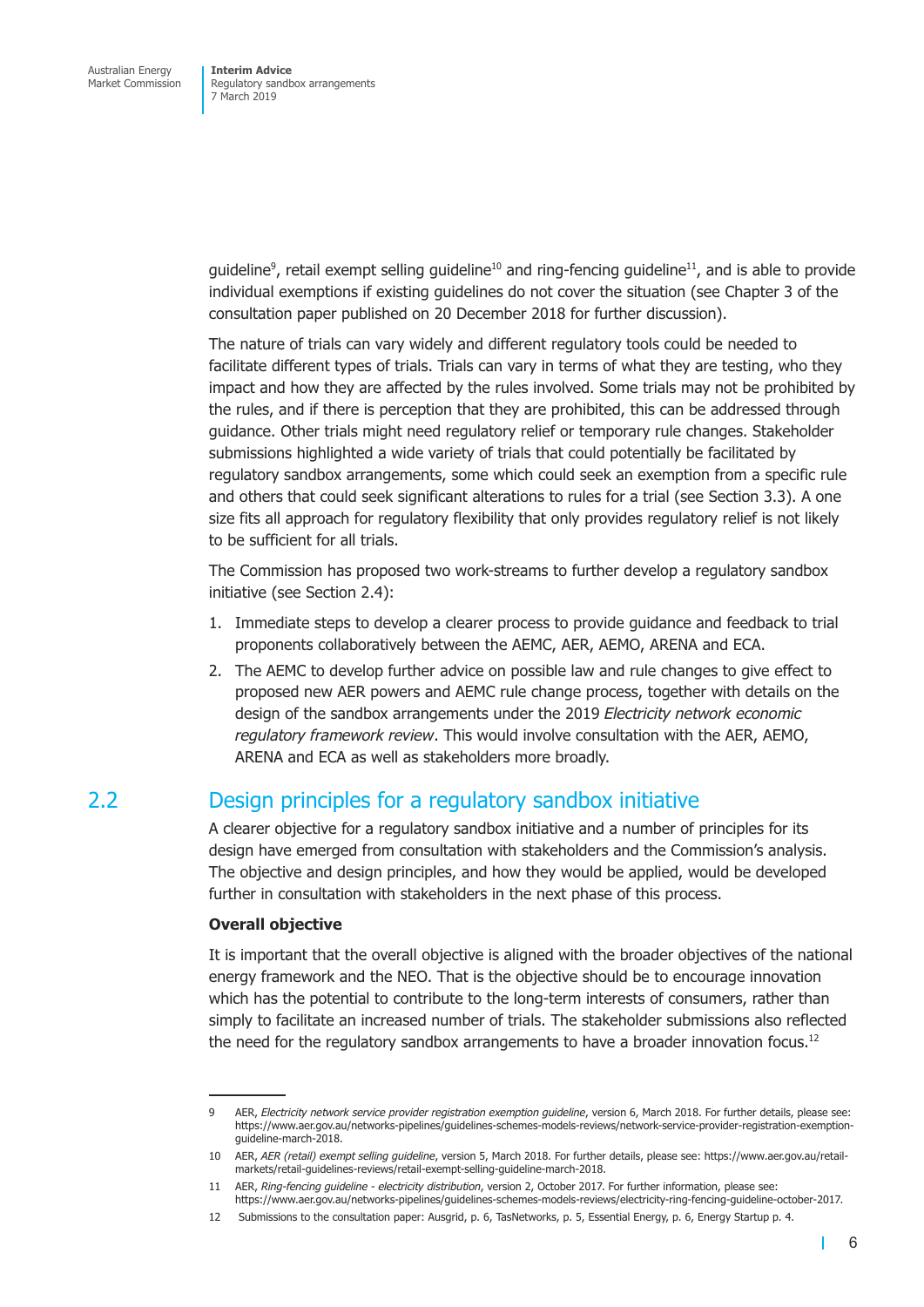Support for innovation that encourages beneficial new technologies and business models can lower the cost of supplying reliable and secure electricity to consumers. Encouraging innovation can improve dynamic efficiency, which is an important element of the NEO. $^{13}$  $14$ Support for proof-of-concept trials that are likely to contribute to consumers' interests are an important element of supporting innovation.

The regulatory sandbox initiative should focus on relaxing, modifying or waiving inappropriate energy market regulatory barriers to proof-of-concept trials to encourage innovation. It should not focus on roles better performed by government funded small business incubators and similar programs. As such it would not be an avenue for providing funding or business model advice, but may refer to other entities that offer these services (e.g. ARENA). Nor should it replace the need for trial proponents to seek their own independent technical and legal advice.

#### **No consumer harm**

With the consumer at the centre of a regulatory sandbox initiative an important design principle is that consumers are expected to benefit from individual trials, or at least are not made worse off than they would be without the trial. This would involve trial proponents demonstrating consumer benefits (or no harm) and being required to maintain important consumer protections. Explicit informed consent from consumers would be required where they interact directly with the trial.

There may be some limited circumstances where some consumer protections could be reduced on a trial basis with the consent of consumers (e.g. changes to information provided on bills, or reduced ability to change retailers during a trial).

The longer-term objectives of the trial should also be considered. Technology or business models that would be likely to harm consumers' interest if implemented more widely should not have access to a regulatory sandbox for a trial.

#### **Support competitive outcomes**

Competition in retail and wholesale electricity markets is an important driver of innovation that is in the interests of consumers. Proof-of-concept trials should have the potential to encourage competition including through new entrants and new product offerings.

#### **Time limited**

The application of regulatory relief or a temporary rule change for a trial under a regulatory sandbox should have a definite time limit, with the possibility of further time limited extensions where appropriate. The AEMC's existing rule change processes are available for non-temporary changes to the rules.

#### **Exit strategy**

т

<sup>13</sup> Ausgrid submission to the consultation paper, p. 6

<sup>14</sup> Havyatt, D, 2017, *The components of efficiency*, Network, Issue 62, ACCC.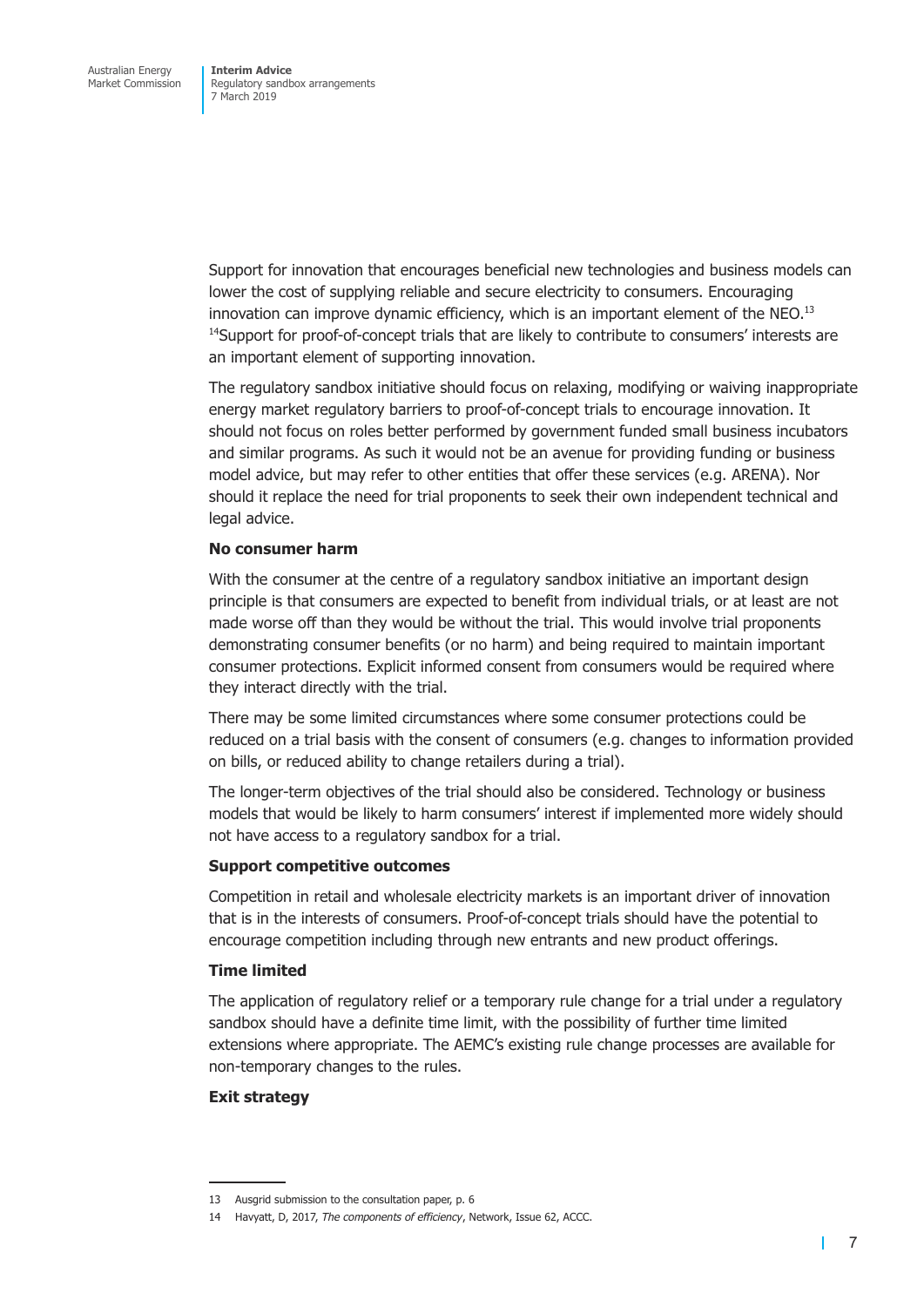<span id="page-13-0"></span>Proof-of-concept trials should have a plan in place in the event the trial is unsuccessful, such as an ability to revert to pre-existing arrangements. Projects that involve significant infrastructure that is difficult to remove may not be appropriate for trials.

#### **Knowledge sharing**

Facilitated proof-of-concept trials should be required to share the knowledge gained to inform regulators and the market, however this obligation should have appropriate limits to avoid trial proponents losing their intellectual property.

#### **Prioritisation**

To the extent that only a limited number of proof-of-concept trials can be facilitated these should be prioritised by the relevant market bodies. Two factors that should be considered in this prioritisation are alignment with the COAG Energy Council Strategic Energy Plan and which trials have the greatest potential to contribute to consumers' interests.

## 2.3 Elements of a regulatory toolkit to facilitate proof-of-concept trials

As outlined above the sandbox initiative is best thought of as a toolkit of various regulatory options that can be applied to the specific circumstances of proposed proof-of-concept trials.

The Commission proposes that one of the market bodies would take on the role of a first point of contact for proponents of proof-of-concept trials interested in accessing guidance and sandbox arrangements. The AER is most likely the appropriate body to take on this role, however this would be the subject of consultation in the second phase of this process.

The tools in the sandbox initiative could include:

- Existing regulatory tools such as the AER's ring-fencing waivers and retailer exemptions (see Chapter 3 of the consultation paper published on 20 December 2018)
- Coordinated feedback and guidance on regulatory issues
- A new AER regulatory waiver or exemptions power
- A new AEMC expedited rule change process for proof-of-concept trials.

These tools are discussed in more detail in the sections below. The table below sets out some examples where these tools may be used.

| <b>REGULATORY TOOL</b>                   | <b>EXAMPLES OF HOW IT MAY BE USED</b>                                                                                                |  |  |  |
|------------------------------------------|--------------------------------------------------------------------------------------------------------------------------------------|--|--|--|
| AER existing waiver and exemption powers | Limited cases that fall into existing powers,<br>e.g. trials involving DNSP ring-fencing waivers                                     |  |  |  |
| General advice on energy regulations     | Proponents at an early stage of developing a<br>trial who need guidance on elements of the<br>energy framework that may be relevant. |  |  |  |
| Detailed advice on energy regulations    | Proponents with a specific question on the                                                                                           |  |  |  |

|  |  |  |  |  |  |  |  |  | Table 2.1: How regulatory tools could be applied |
|--|--|--|--|--|--|--|--|--|--------------------------------------------------|
|--|--|--|--|--|--|--|--|--|--------------------------------------------------|

т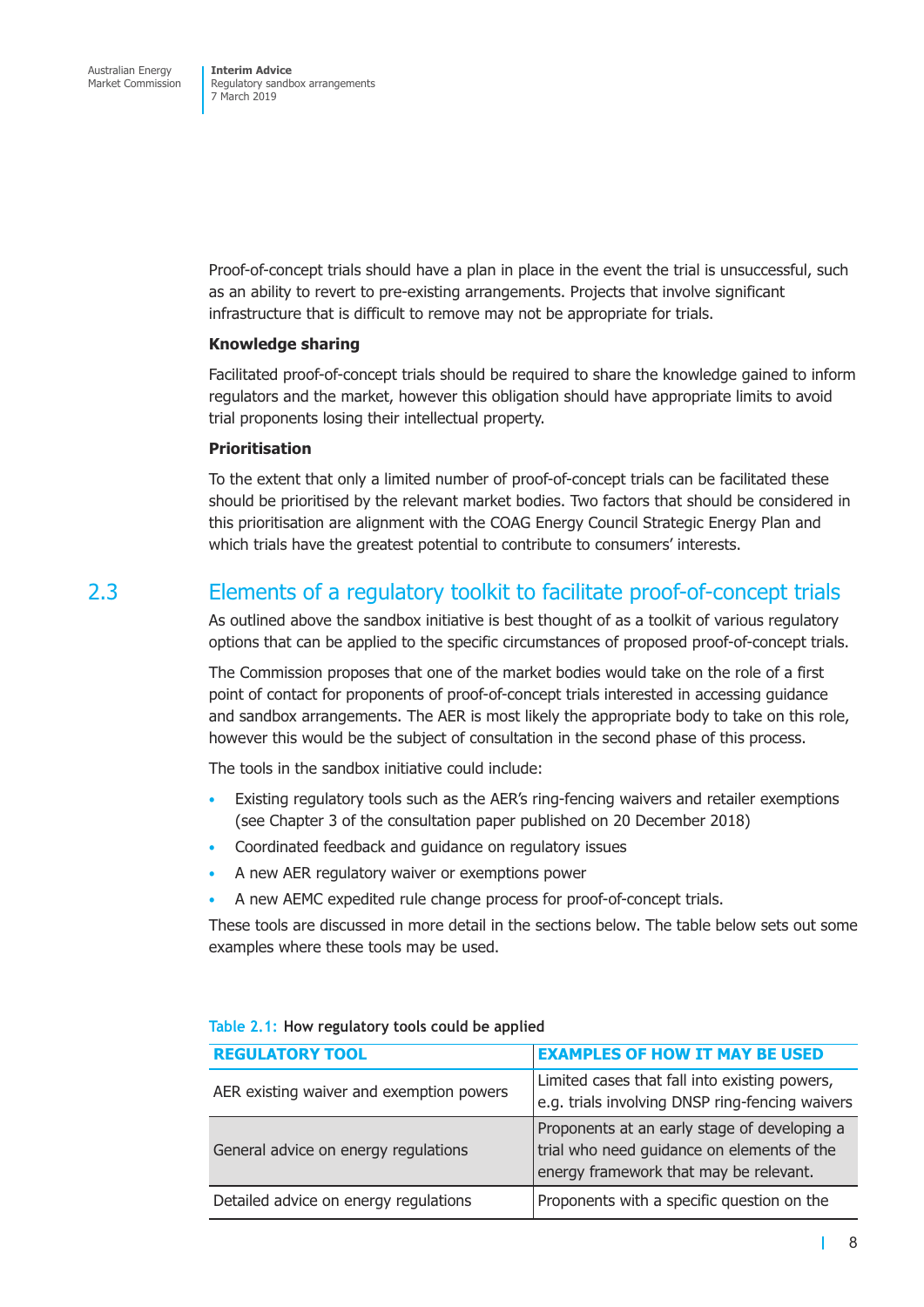| <b>REGULATORY TOOL</b>                            | <b>EXAMPLES OF HOW IT MAY BE USED</b>                                                                                                                                                                                                        |
|---------------------------------------------------|----------------------------------------------------------------------------------------------------------------------------------------------------------------------------------------------------------------------------------------------|
|                                                   | application of the law or rules where it is<br>appropriate for the AER to provide guidance.                                                                                                                                                  |
| A new AER waiver or exemptions power              | Proponents with a specific regulatory barrier<br>that they are seeking an exemption from for<br>a time and size limited trial. E.g. trial of a<br>new technology that doesn't meet current<br>requirements.                                  |
| A new AEMC expedited trial rule making<br>process | Trials that involve significant deviation from<br>existing regulatory arrangements and/or<br>require alterations to rules to apply on a<br>temporary basis e.g. in-market trials of<br>demand response, trials proposed by market<br>bodies. |

#### **2.3.1 Coordinated regulatory guidance and feedback**

The feedback from the majority of stakeholders was that the provision of advice was an important element of a facilitating innovation and proof-of-concept trials (see Chapter 3). Stakeholders generally considered that navigating the regulatory arrangements and the complexity of the regulatory framework can be challenging for newer and smaller participants, and that providing further guidance and advice on regulations would help address these challenges. Similarly, OFGEM's experience with their regulatory sandbox suggests that innovators commonly need advice rather than a formal regulatory sandbox, and that the provision of guidance in navigating the regulatory framework was valuable to innovators as well as regulators who gathered information on how the markets were evolving.

The AER and AEMO noted the significant guidance that is already provided, however other stakeholder submissions raised concerns about processes being unclear and difficult to navigate.

As for the sandbox initiative generally, the Commission propose that one of the market bodies would take on the role of a first point of contact for proponents seeking advice. The market body would then refer to other bodies if the issue was outside their expertise and possibly coordinate advice where appropriate. The AER is most likely the appropriate body to take on this role, however this would be a subject of consultation in the second phase of this process.

A number of submissions called for a "one stop shop" for guidance and feedback to enable a straightforward process for trial proponents however the Commission sees a number of challenges with this approach. In the national energy framework different market bodies have different responsibilities and it is not appropriate for one body to provide advice on behalf of another. Having a "first stop shop" instead allows proponents to get some guidance

т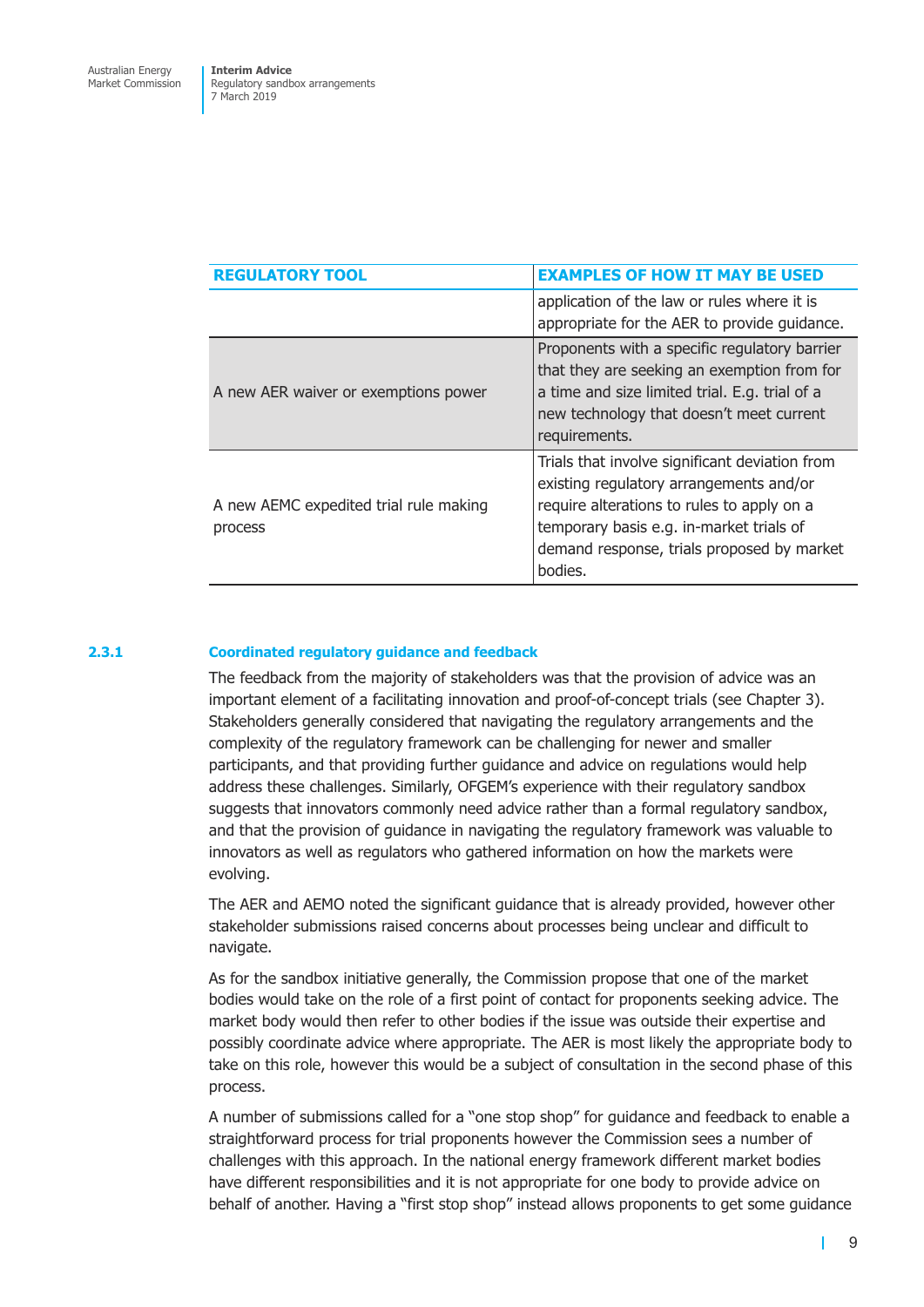on which body they need to talk to about different energy regulation issues and can help to facilitate proof of concept trials. There are a number of other non-energy related laws and regulations that a proponent looking to launch an innovative business or trial may need to follow, such as state based energy regulation, financial regulation and occupational health and safety regulation. It would not be possible or appropriate for an energy regulatory body to provide complete guidance on all these aspects.

Submissions in favour of a regulatory sandbox highlighted the importance of fast, frank feedback. The market body responsible should be able to provide this over the phone or email.

All guidance and feedback would be subject to a disclaimer that it is not legal advice. It is not appropriate for market bodies that are responsible for developing and applying the rules to provide binding legal advice on their interpretation. Innovators would likely need to obtain their own legal advice separately.

The Commission agrees with the AER's submission that binding rulings involve extra risk for regulators and are not likely to be appropriate.

If more detailed guidance is appropriate, then there would be a number of options available to market bodies. For example, the AER could consider using a letter of comfort or letter of no action. These have limitations as highlighted by the AER and other stakeholders (see chapter 3) but may be appropriate in some circumstances. Another option is for the AER to publish a guidance document on how to consider certain aspects of the law or rules. For example, the AER recently published the *Life support registration guide* to assist retailers and distributors understand their responsibilities to customers relying on life support equipment under new rules that commenced from 1 February 2019.15

The Commission considers that the development of a clearer process for guidance and feedback could be progressed collaboratively by the AEMC, AER, AEMO, ARENA and ECA before the implementation of the other new tools. This work could commence in the first half of 2019.

#### **2.3.2 New AER waiver or exemptions power**

It was highlighted by the stakeholders that proof-of-concept trials were being limited and prevented from going ahead due to concerns regarding the lack of flexibility in the regulatory framework and the absence of a defined and well understood regulatory process for conducting trials.

Where proposed trials require regulatory relief from specific provisions of a rule (or rules), the AER's existing exemption/waiver powers under the NEL and NER could be expanded. As proposed by the AER, this could involve introducing a broad power for the AER to grant specific exemptions and waivers to facilitate the conduct of proof of concept trials subject to a "sandbox guideline" the AER develops in consultation with stakeholders.

15 Available at: https://www.aer.gov.au/communication/aer-publishes-the-life-support-registration-guide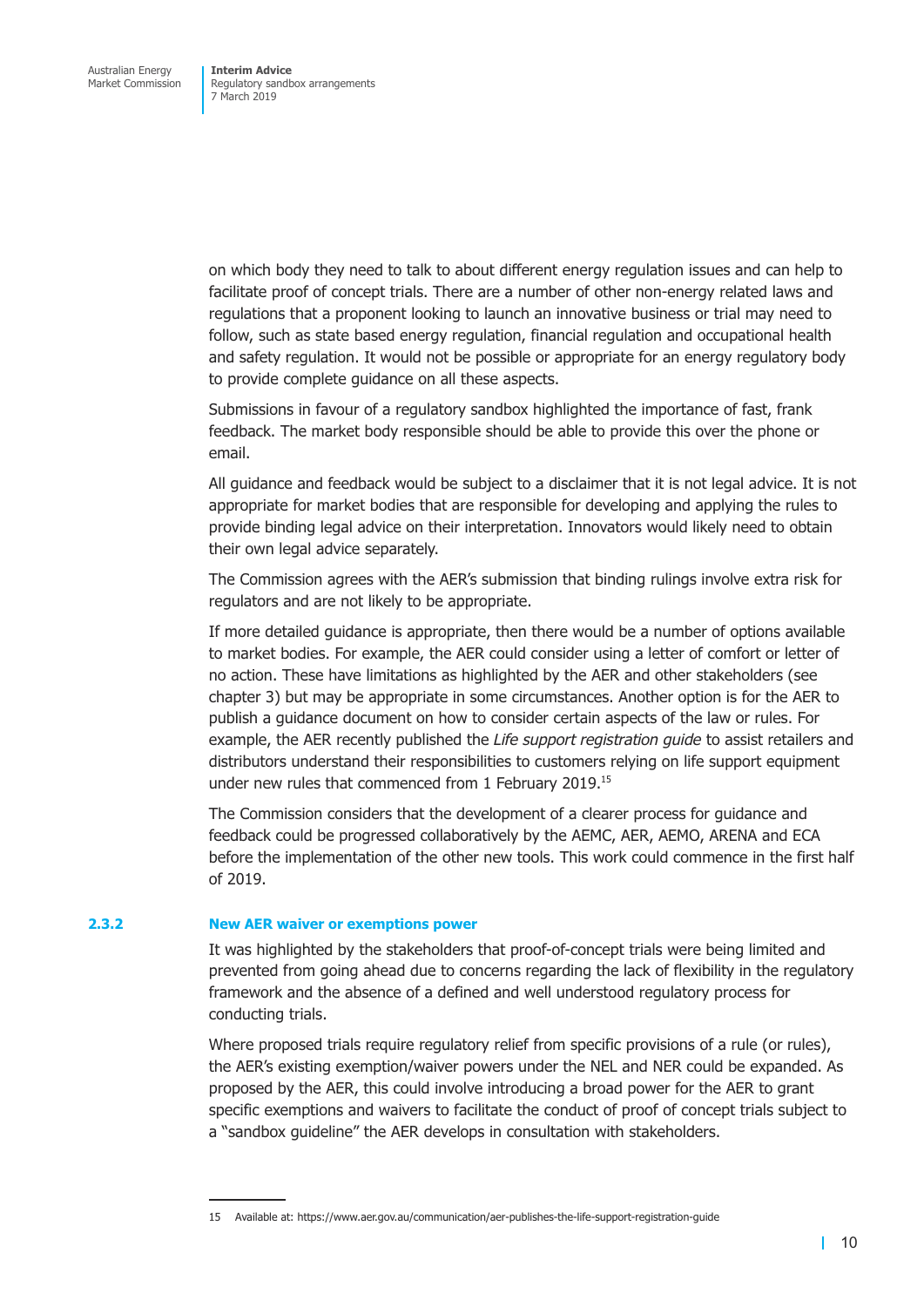This would involve changes to the NEL and NER and may require expansion of AER's existing functions and powers.

This new power should be limited to providing time limited exemptions and waivers with respect to existing regulatory requirements, and not altering the existing rules.

Further consideration is required to determine what elements should be enshrined in the NEL and what should be the subject of the guidelines. Key provisions, such as eligibility criteria (such as demonstrating benefit to consumers), requirement to maintain consumer safeguards, immunity of trial proponents from third party legal action and protection of other market participants adversely affected by trials, would potentially be best placed in the NEL. The Commission will need to consider further whether protection of trial proponents is best achieved through a waiver or exemption, or by a broader-based immunity. As suggested by the AER, the guidelines could cover other elements such as eligibility requirements, application processes, assessment criteria, consumer safeguards and reporting requirements.

#### **2.3.3 New AEMC expedited rule process for conduct of trials**

If a proof-of-concept trial requires more substantial changes to market arrangements, such as new rules or the alteration of existing rules, the Commission is of the view that this is likely better progressed through the rule making process than through an exemption or waiver. A rule making process offers a more appropriate regulatory process in these circumstances, including stakeholder consultation.

Some in-market trials would not be able go ahead relying solely on regulatory relief and would require temporary alternate regulatory arrangements as noted by some stakeholder submissions. It was highlighted that for some trials to proceed amendments needed to be made to the rules authorising the necessary arrangements for trial. For example, the AEMO highlighted that for its aggregated demand response trial to proceed, new concepts such as "the calculation of the baseline energy" and a "demand response interval" needed to be incorporated in the rules. Whilst each proposed trial needs to be assessed on its merits, without a rule process for trials, a subset of trials that may be likely to contribute to the interests of consumers may not be able to go ahead.

The current rule making process is likely too lengthy or represents too high a barrier for the purposes of a limited trial rule. For example, a rule may only proceed on an expedited basis if the AEMC considers the rule to be urgent or not have a significant effect on the market. This criteria may not be appropriate for a trial that may affect market design or require a more substantial alteration to the rules.

As such the AEMC proposes the development of a separate AEMC rule-making power in the NEL, which would be similar to the current expedited rule making process. It is envisaged that these rule changes would be time limited, to facilitate the conduct of the trial. If the trial was successful, a permanent rule change could be initiated.

This process would develop an individual regulatory sandbox for a trial that would be a set of rules operating on a time limited basis and possibly limited to a certain geography or certain market participants or customers. The regulatory sandbox would describe exactly how the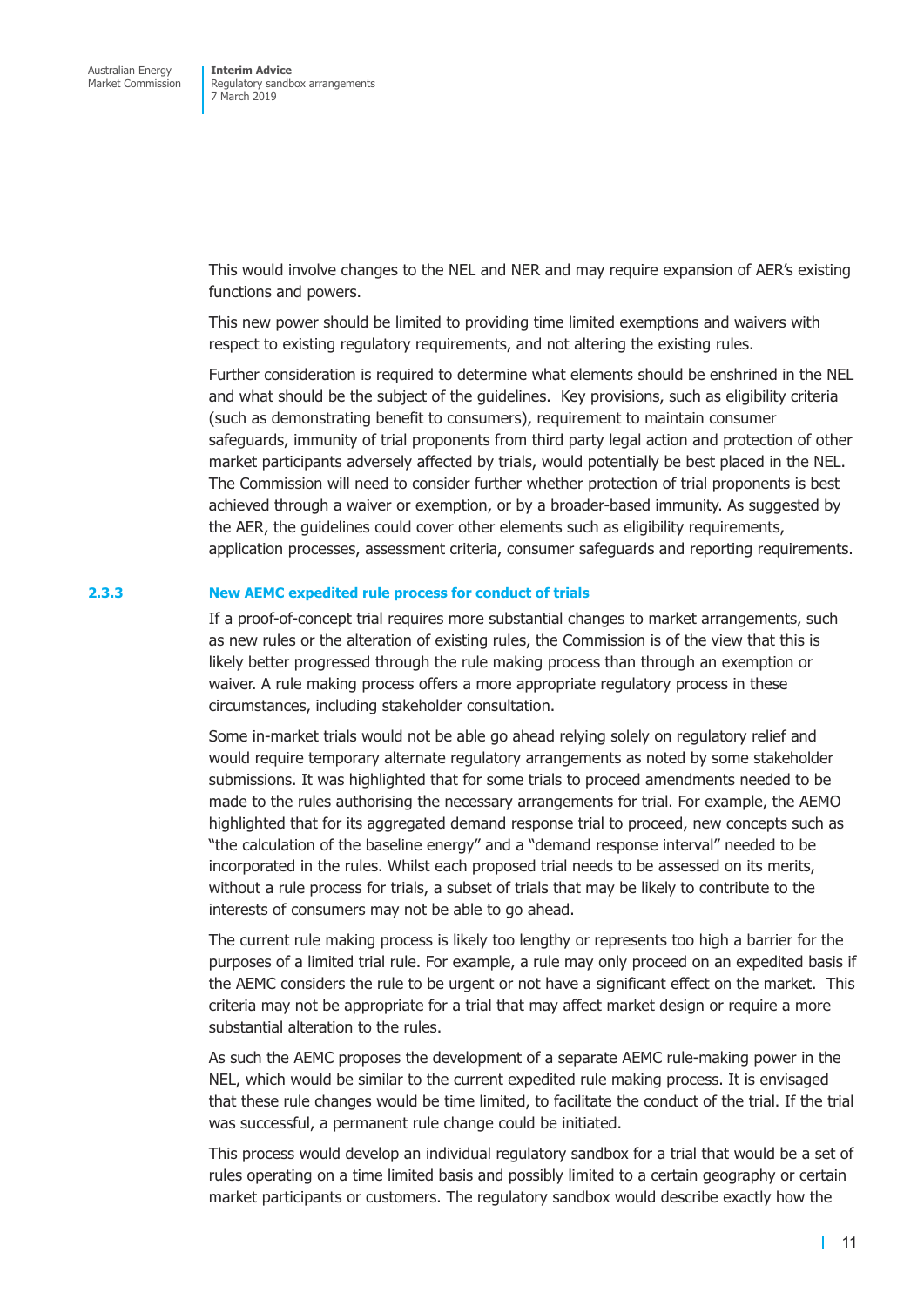<span id="page-17-0"></span>existing regulatory framework would be altered to facilitate the trial. This could involve derogations or exemptions from existing rules and/or new rules to apply to the trial.

Some prescription would be needed in the NEL with respect to the rule making process. For example, it should not be open to any person to request a "trial expedited rule" prior to it being appropriately assessed. This could mean only AEMO or AER are able to lodge a trial rule request, after they have evaluated a trial proposal (developed by a market body or a commercial entity). Alternatively, a trial expedited rule request may require support from a market body based on a completed evaluation. This evaluation would be based on certain criteria to be satisfied (e.g. demonstrating consumer benefit).

The NEO would likely need to be applied differently by the AEMC for a trial expedited rule. While innovation in general can contribute significantly to the long-term interest of consumers, whether each individual trial will be in consumers' long-term interests may not be known until after the results of a trial are known. A law change would be required to apply a modified NEO to trial expedited temporary rules.

### 2.4 Next steps

The Commission proposes two work streams: development of improved guidance and feedback and development of possible law and rule changes.

#### **Coordinated regulatory guidance and feedback**

The provision of guidance and feedback to innovative businesses and proponents of trials is likely within the existing functions and powers of the market bodies. As proposed by ECA, the Commission believes the AEMC, AER, AEMO, ARENA and ECA can work together to develop a clearer process for this provision of information. This should include stakeholder consultation. This could proceed in advance of the development of law and rule changes that may be needed for other tools in the regulatory sandbox initiative. If agreed by the other bodies, this work can commence in the first half of 2019.

#### **Possible law and rule changes to facilitate trials**

A new AER regulatory waiver power and new AEMC trial rule making power would require further assessment and development.

The Commission proposes to work with the AER, AEMO, ARENA and ECA and consult with other stakeholders in the first half of 2019 and develop recommendations for a package of possible law and rule changes to the COAG Energy Council in the second half of 2019. This work would be conducted under the 2019 *Electricity networks economic regulatory framework review* where possible.

This process could also consider any necessary law and rule changes to facilitate the provision of more detailed regulatory advice by market bodies if identified as appropriate in the first work stream.

Issues for consultation would include the appropriate eligibility criteria and whether they should be extended to the regulatory framework for gas.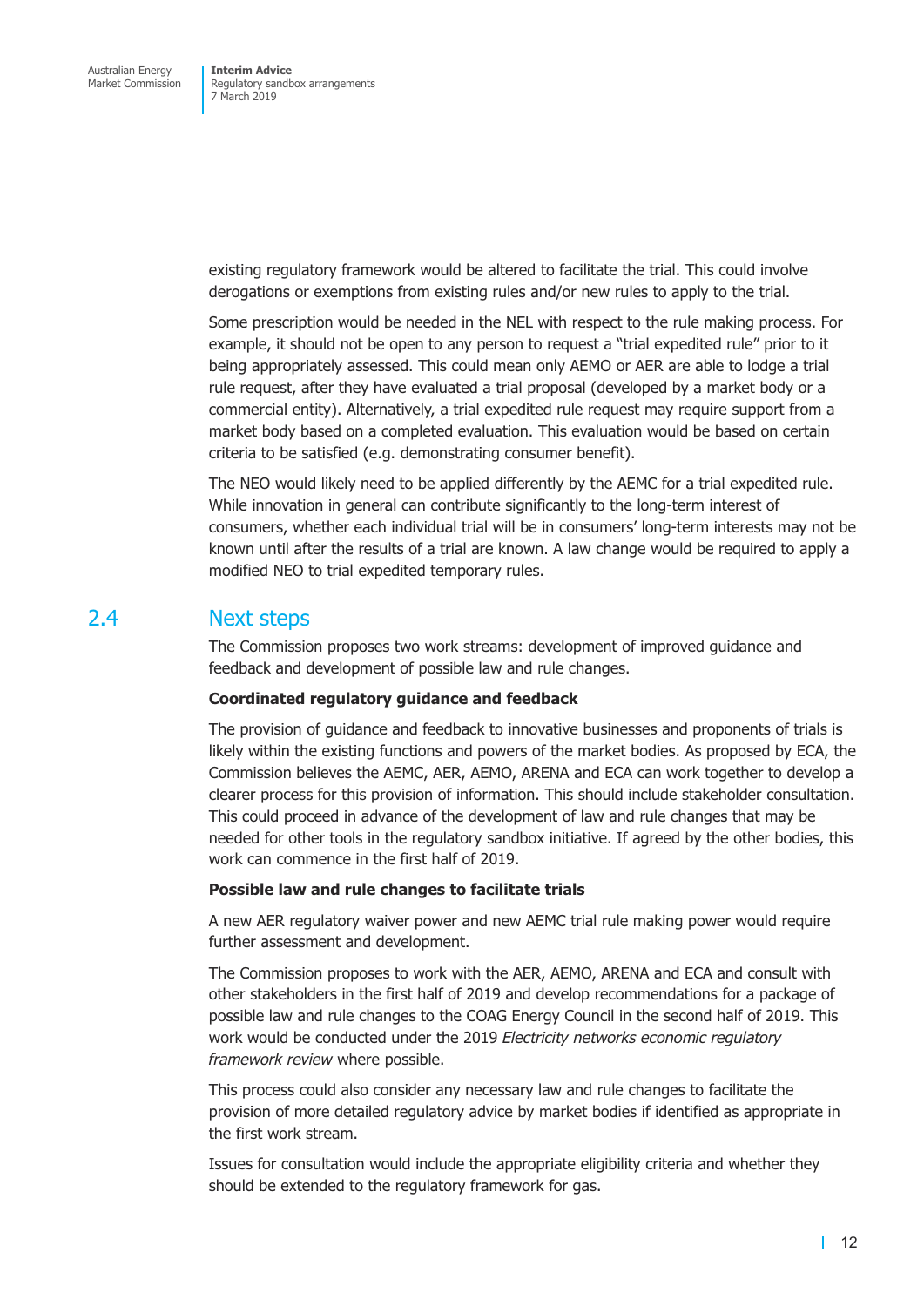The consultation to date has primarily focused on changes to the NEL and NER. The second phase would also consider and consult on expansion to the NERL and National Energy Retail Rules (NERR).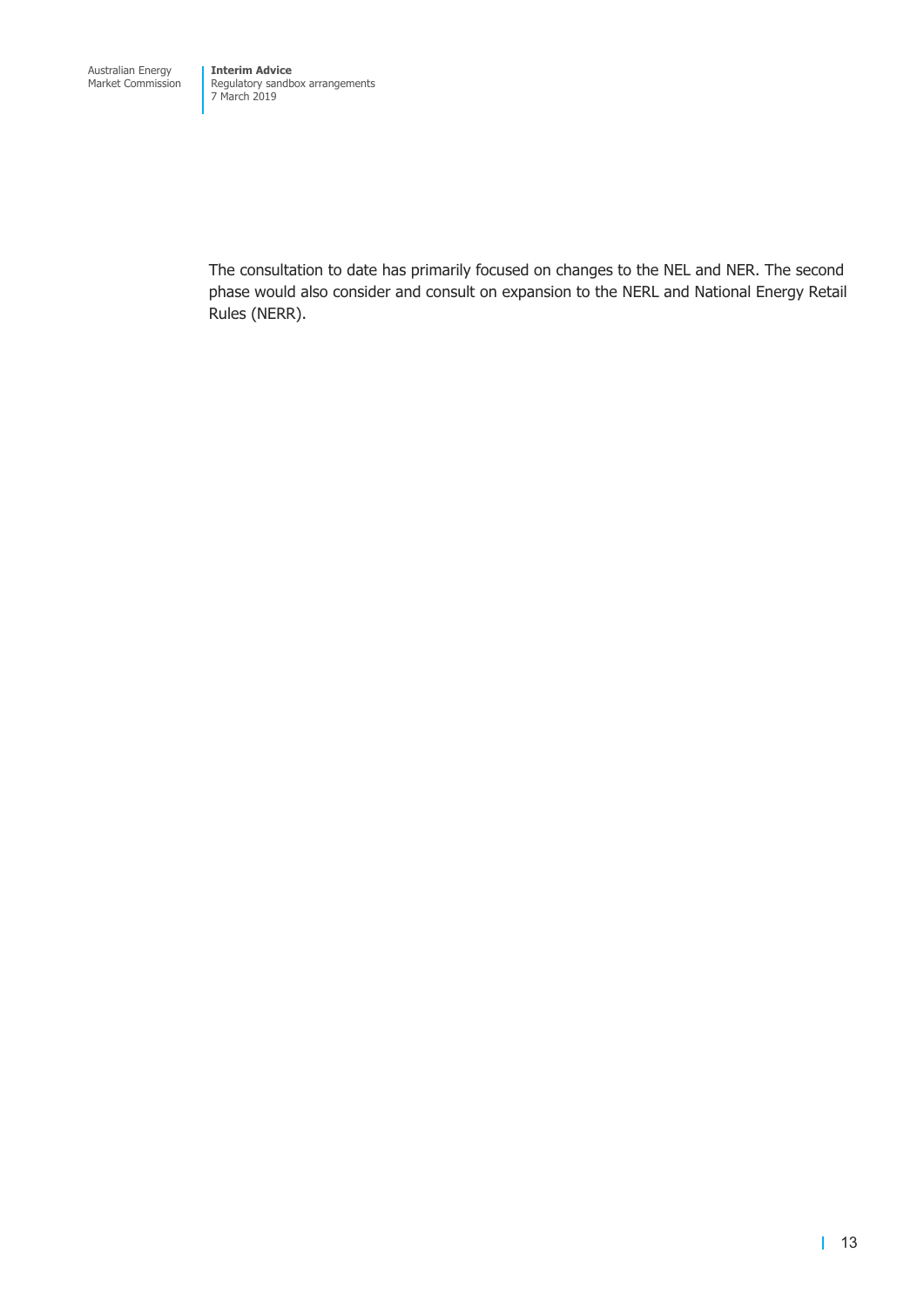## <span id="page-19-0"></span>3 STAKEHOLDER FEEDBACK – THE NEED FOR A REGULATORY SANDBOX

Based on consultation with stakeholders and analysis of sandbox arrangements in Australia and overseas, the Commission's interim advice is that current arrangements for facilitating proof-of-concept trials can be improved and there is a role for regulatory sandbox arrangements in the NEM. While stakeholders views varied on the need for regulatory relief and regulatory guidance for trials, the majority of stakeholders supported a sandbox initiative.

This chapter provides an overview of stakeholders' response on the need for regulatory sandbox arrangements, covering:

- current barriers to proof-of-concept trials
- problems with using no-action letters to facilitate trials
- examples of trials that have faced barriers
- the potential benefits of regulatory sandbox arrangements
- the ability of regulatory sandbox arrangements to support broader regulatory reform
- the need for greater regulatory guidance.

## 3.1 Current barriers to proof-of-concept trials

Most stakeholders responding to the consultation paper considered that there were barriers to conducting trials under the current regulatory framework due to concerns such as a lack of flexibility in the regulatory framework, the absence of a defined and well understood regulatory process for conducting trials and the complexity of the framework.

AEMO stated that conducting meaningful in-market trials within the current rules was often not possible even with the support of no-action letters form the AER.<sup>16</sup> Conducting in-market trials was said to be desirable where a new service or business model is expected to provide value to the market but the actual costs and benefits are not fully understood.<sup>17</sup>

Essential Energy considered that limitations in flexibility of the current regulatory framework add costs and time to current trials including the costs of acquiring legal advice, time taken to engage with regulators and changes to design to of the trial to comply with the regulatory framework.18 Essential Energy noted that trials were often designed to fit the current regulatory framework rather than fully testing new approaches, and finding ways to test new approaches while complying with the current regulations adds extra cost. Essential Energy provided the example its standalone power systems (SAPS) prototype, where to make the trial compliant with the regulatory framework, a manual cut-over switch allowing the customer to select between grid and SAPS supplied power had to be added to the trial set $up.<sup>19</sup>$ 

<sup>16</sup> AEMO submission to the consultation paper, p. 3.

<sup>17</sup> AEMO submission to the consultation paper, p. 3.

<sup>18</sup> Essential Energy submission to the consultation paper, p. 4.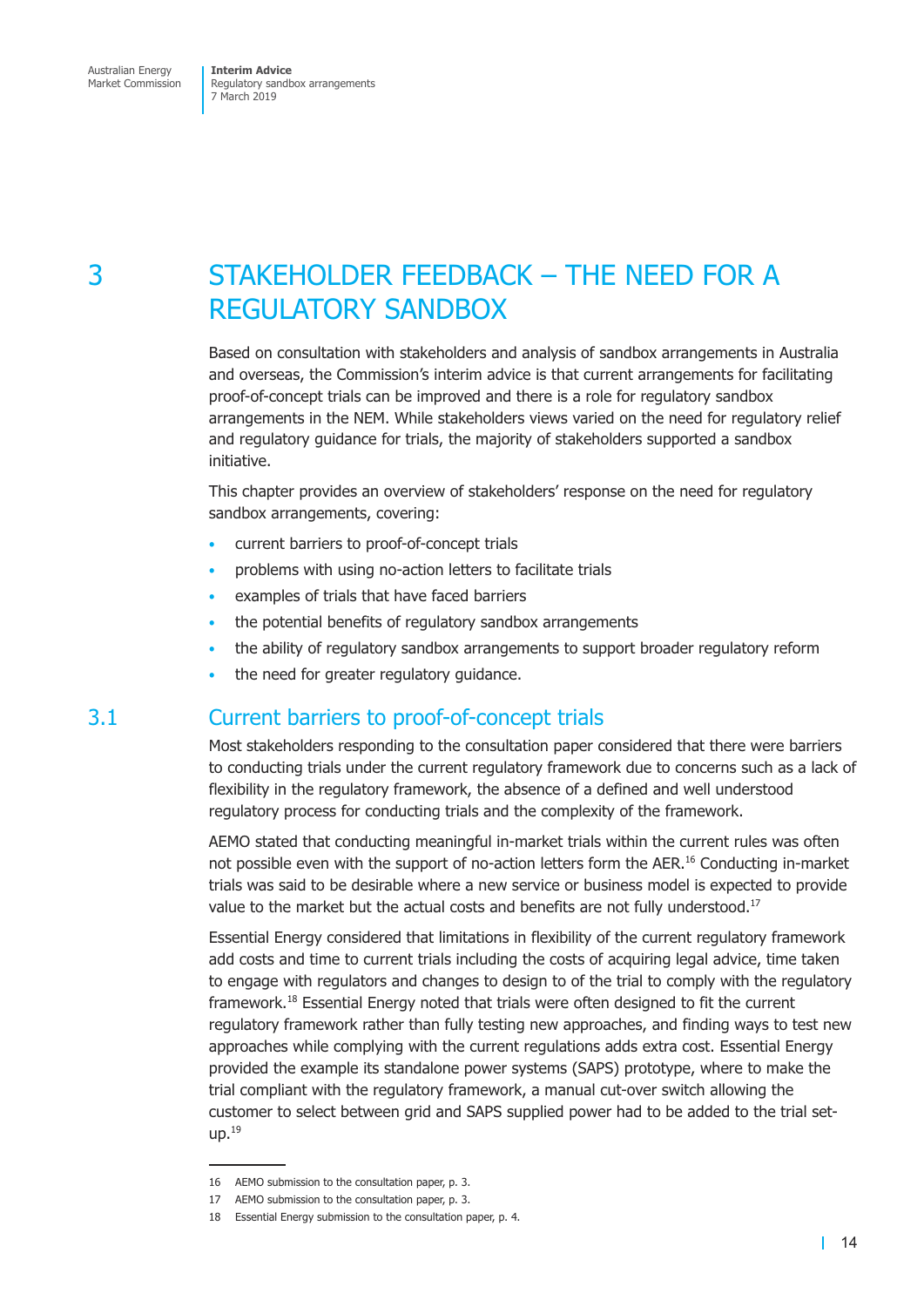Similarly, Energy Startup<sup>20</sup> raised concerns regarding the flexibility in the current framework noting that the unintended consequences of existing rules can pose barriers to trials. It suggested that implementation of the rules can often be based on assumptions for technology that become invalid as technology progresses. The cost of innovation can therefore include costs of meeting irrelevant regulation, or the cost of attaining change to regulations. It argued that regulatory sandbox arrangements could allow for innovators to meet the purpose of the rules while exempting them from constraints associated with implementation of those rules.<sup>21</sup>

Some stakeholders raised concerns that the lack of a clear regulatory process for undertaking trials was posing a barrier to carrying out proof-of-concept trials. Essential Energy noted that under the current regulatory arrangements there was no "defined and well-understood framework" that can be used to gain regulatory approval for a trial from the AER. Mondo considered regulatory barriers often prevented innovative ideas from proceeding to trials, where trials conducted can lack regulatory and market mechanisms needed to create a commercially compelling demonstration.<sup>22</sup>

The complexity of the regulatory framework was also considered to be a barrier to trials by some stakeholders. Simply Energy considered that the current regulatory framework lacked flexibility and was too complex to effectively promote innovation<sup>23</sup> NEV Power stated that the NEM is a complex set of rules, acronyms and regulatory bodies which make it hard for organisations like theirs to be innovative and advance on their goals.<sup>24</sup> Ausgrid noted that energy market regulation is a complex mix of national and state laws and regulations, which would undoubtedly be daunting for new entrepreneurs to navigate.<sup>25</sup>

Some stakeholders including TasNetworks and Energy Networks Australia considered the regulatory framework was limiting the scope of the trials that were going ahead. TasNetworks noted that in its experience the current rules and processes can rule out trials from taking place entirely.<sup>26</sup> It highlighted that regulatory concerns surrounding trials can impose costs in both time, money or complexity that are prohibitive. Similarly, Essential Energy said that proof-of-concept trials were being inhibited by current market regulations or processes.<sup>27</sup>

Wattwatchers raised concerns regarding the power imbalance in relationship between new and innovative business and large incumbents during trials. It considered that the current regulatory arrangements advantaged large incumbents with deep experience in the system. It highlighted that new and innovative players in practice could only conduct proof-of-concept trials by working with the incumbents, which is inherently one sided due to the imbalance in

<sup>19</sup> Essential Energy submission to the consultation paper, p.4.

<sup>20</sup> This submission was provided under the title "Energy Startup". The organisation seeks to develop energy products and technology.

<sup>21</sup> Energy Startup submission to the consultation paper, pp. 1-2.

<sup>22</sup> Mondo submission to the consultation paper, p. 1.

<sup>23</sup> Simply energy submission to the consultation paper, p. 2.

<sup>24</sup> NEV power Submission to the consultation paper, p.2.

<sup>25</sup> Ausgrid submission to the consultation paper, p. 2.

<sup>26</sup> TasNetworks submission to the consultation paper, p. 1.

<sup>27</sup> Essential Energy submission to the consultation paper, p. 3.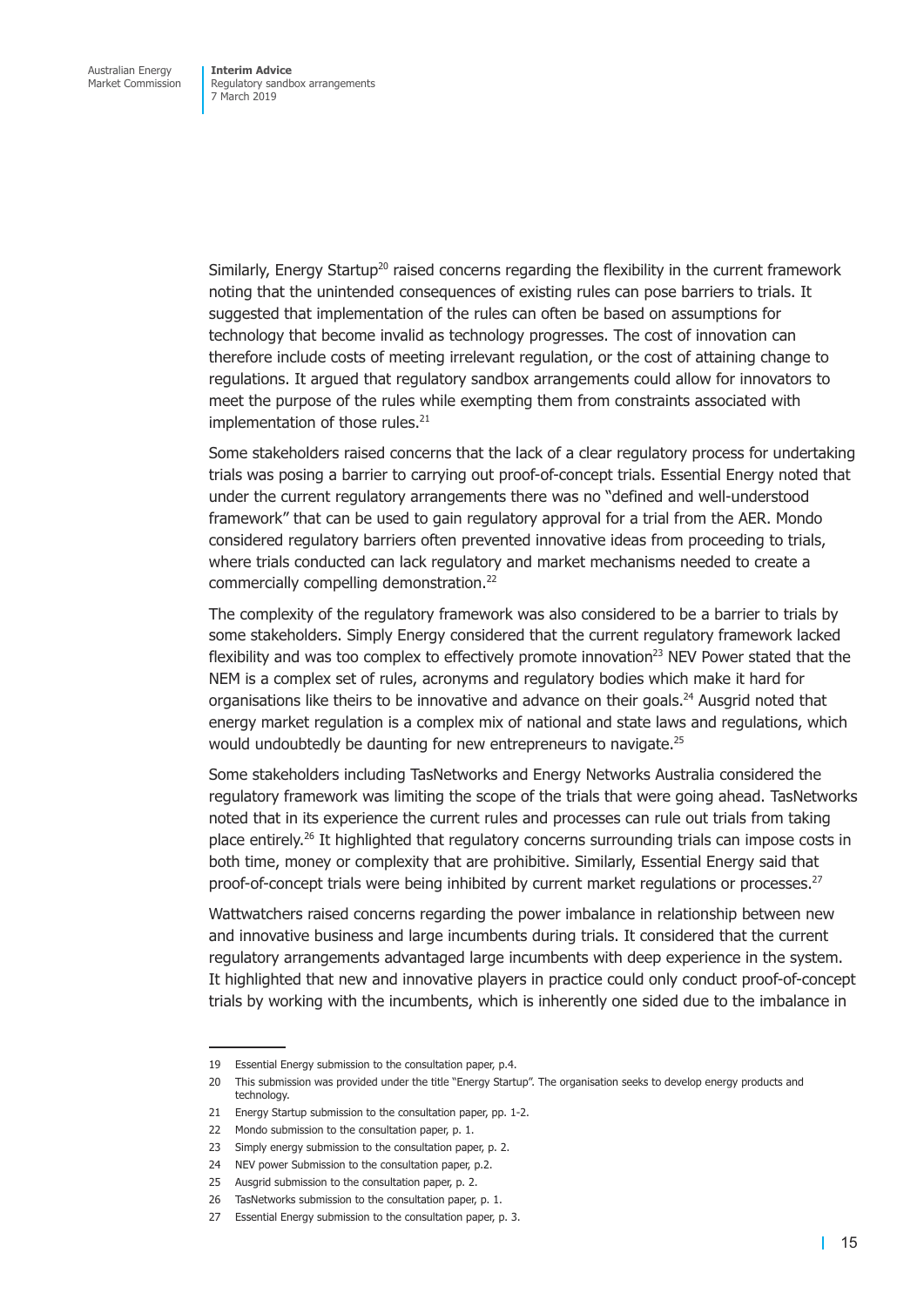<span id="page-21-0"></span>size and the pace of change in the traditional industry. Wattwatchers considered that this leads to "death by pilot" for new and innovative players.

PIAC shared its view that although policy and regulatory framework for energy is complex and can impose burden on business, it is important to consider whether the burdens imposed were proportional to the harms they intended to prevent.<sup>28</sup>

Some stakeholders did not consider that the current regulatory arrangements were preventing trials from taking place. Origin shared that in its experience it hadn't seen much evidence of NEM regulatory arrangements preventing trials from happening.<sup>29</sup> Snowy Hydro considered that the current regulatory framework provides "the sufficient flexibility required for the different institutions to support proof-of-concept trials. Snowy Hydro noted that there were a range of government grant programs available to assist companies with funding trials.<sup>30</sup> Additionally, the DNSP's had access to incentive mechanisms for innovation under the Demand Management Innovation Allowance (DMIA) and Demand Management Incentive Scheme (DMIS).

According to the Australian Energy Council (AEC), retailers did not see the need for relaxation of rules under a regulatory sandbox and that "much can be done within the existing framework".<sup>31</sup> Specifically, AEC highlighted that the Retailers have worked with "dozens of innovators and new businesses and haven't to date identified any specific need for such a capability". 32

## 3.2 Use of AER's enforcement discretion

The AER has a range of compliance tools and discretion in deciding whether to take enforcement action, including its power to issue "no action letters". No action letters are generally developed and issued by the AER on a case-by-case basis in relation to a specific rule or rules and provide a statement that the AER will not take action in the circumstances listed in the letter. The stakeholders generally considered that no action letters did not offer sufficient protections against third party risk, sufficient transparency, and were not the appropriate mechanism for facilitating proof-of-concept trials.

The AER did not consider its use of enforcement discretion in the form of issuing no action letters to be suitable for supporting trials. $33$  The AER suggested that no action letters are generally intended to serve a different purpose of restoring compliance with the rules, and are used under different circumstances. The AER noted that no action letters "may be appropriate where a registered participant, a regulated business, or AEMO has breached or will likely breach specific provisions in the rules, and where solutions other than an exercise of statutory enforcement powers (such as infringement notices or litigation) provide the best pathway to return to compliance.<sup>"34</sup> In the AER's view no action letters do not alter or waive

<sup>28</sup> PIAC submission to the consultation paper, p. 1.

<sup>29</sup> Origin submission to the consultation paper, p. 1.

<sup>30</sup> Snowy Hydro submission to the consultation paper, p. 1.

<sup>31</sup> AEC submission to the consultation paper, p. 2.

<sup>32</sup> AEC submission to the consultation paper, p. 2.

<sup>33</sup> AER submission to the consultation paper, p. 3.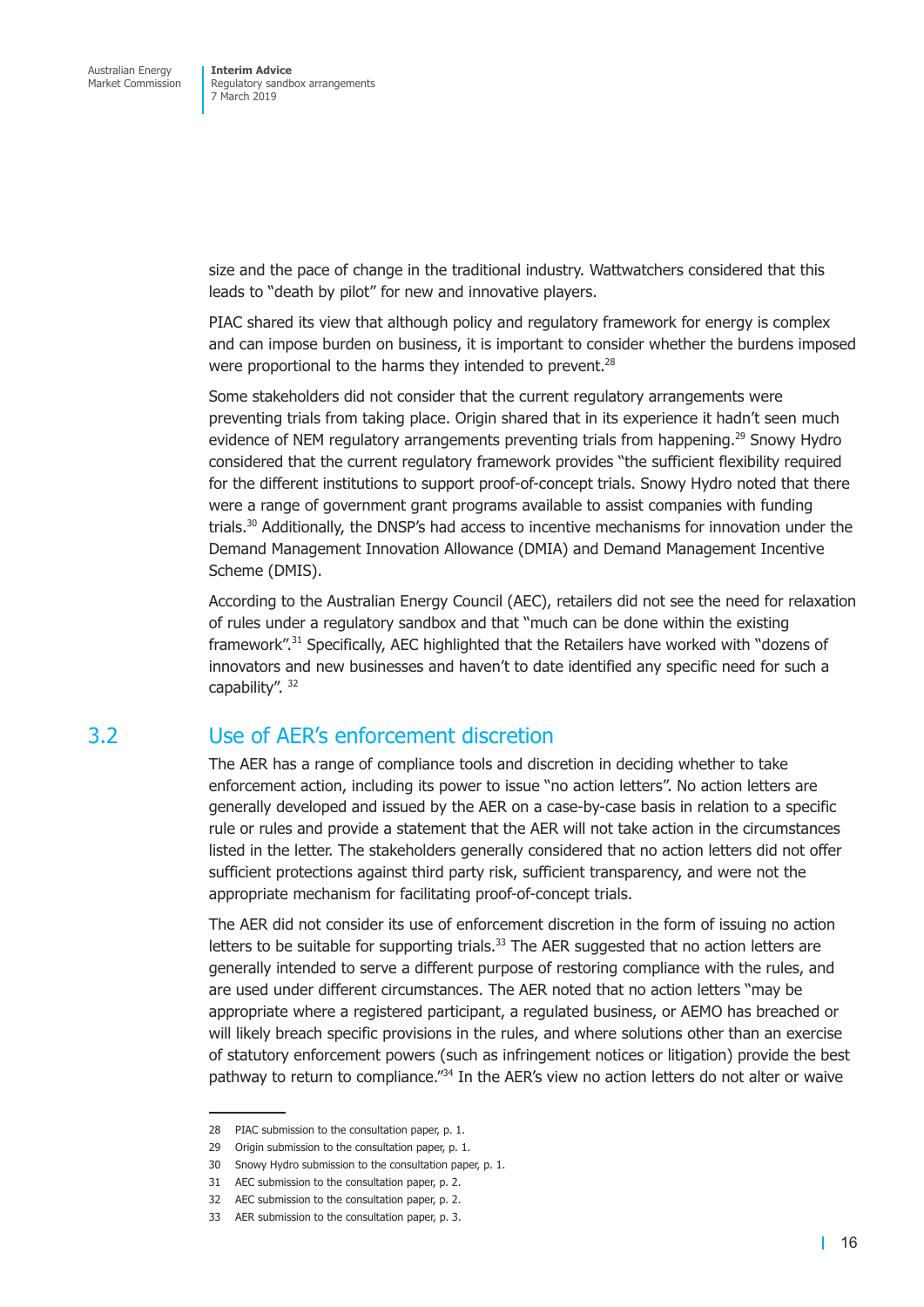the application of the relevant rules, and do not prevent a third party action for breach of the rules. In contrast, the focus of the sandbox was not on enforcing or restoring compliance with the rules but deciding that a specific rule will not apply to a limited trial.

Furthermore, it was implied by the AER that facilitating trials through the use of no-action letter could create an expectation that a "no action" decision can be negotiated with the AER on an ad-hoc basis as a way to avoid compliance or to obtain derogation from the rules.<sup>35</sup> The AER considered that this could compromise AER's compliance and enforcement activities. It was suggested by the AER that establishing a new mechanism that provides for trials and conduct outside of the current law or rules means that the AER doesn't have to use its enforcement and compliance discretion on allowing trials that will never be compliant with the rules. The AER expected a regulatory sandbox to mitigate the risks that the AER and trial proponents faced under no action letters.

PIAC expressed similar views to the AER, noting that no-action letters were not a sufficient replacement for a regulatory sandbox as they are intended to serve different purpose. PIAC highlighted that no-action letters were a compliance based tool, while a well-designed regulatory sandbox could provide for change to the regulatory status quo. $36$  In PIAC's view, relying on no-action letters from the AER to facilitate proof-of-concept trials may leave substantial innovative potential unrealised.

Several stakeholders raised concerns that the use of AER's enforcement discretion did not provide sufficient protection for trial proponents against risk. According to AEMO, no-action letters do not help manage risk where a trial has the potential to disadvantage or reduce benefits to parties because no action letter cannot prevent other parties (specially those outside of the trial) from commencing a dispute in relation to payment matters or initiating legal proceedings on grounds that are not addressed in the no-action letters.<sup>37</sup> Essential Energy said that the approach of using no-action letters from the AER is "ad hoc, lacks flexibility and is opaque", and creates regulatory risk for market participants resulting in a reduced use of trials.<sup>38</sup> Additionally, Essential Energy noted that there was a lack of certainty under the current process involving AER's enforcement discretion as no-action letters are case specific requiring a large degree of interaction and coordination with the AER, exemptions provided by the AER are rigid and tend to only cover things not likely to change. Energy Consumers Australia (ECA) highlighted that no action letters are of little benefit where the AER is the entity being bound by the rules.<sup>39</sup>This was the case for the New Reg trial and VPP demonstrations where the revenue determination process and charges that can be made for small scale generators are prescribed by the rules and bound AER's decisions.<sup>40</sup> Similarly, ARENA highlighted that no-action letters may not be a sufficient mechanism to facilitate

<sup>34</sup> AER submission to the consultation paper, pp. 3-4.

<sup>35</sup> AER submission to the consultation paper, p. 3.

<sup>36</sup> PIAC submission to the consultation paper, p. 6.

<sup>37</sup> AEMO submission to the consultation paper, p. 5.

<sup>38</sup> Essential Energy submission to the consultation paper, p. 3.

<sup>39</sup> Energy Consumers Australia submission to the consultation paper, p. 4.

<sup>40</sup> Energy Consumers Australia submission to the consultation paper, p. 5.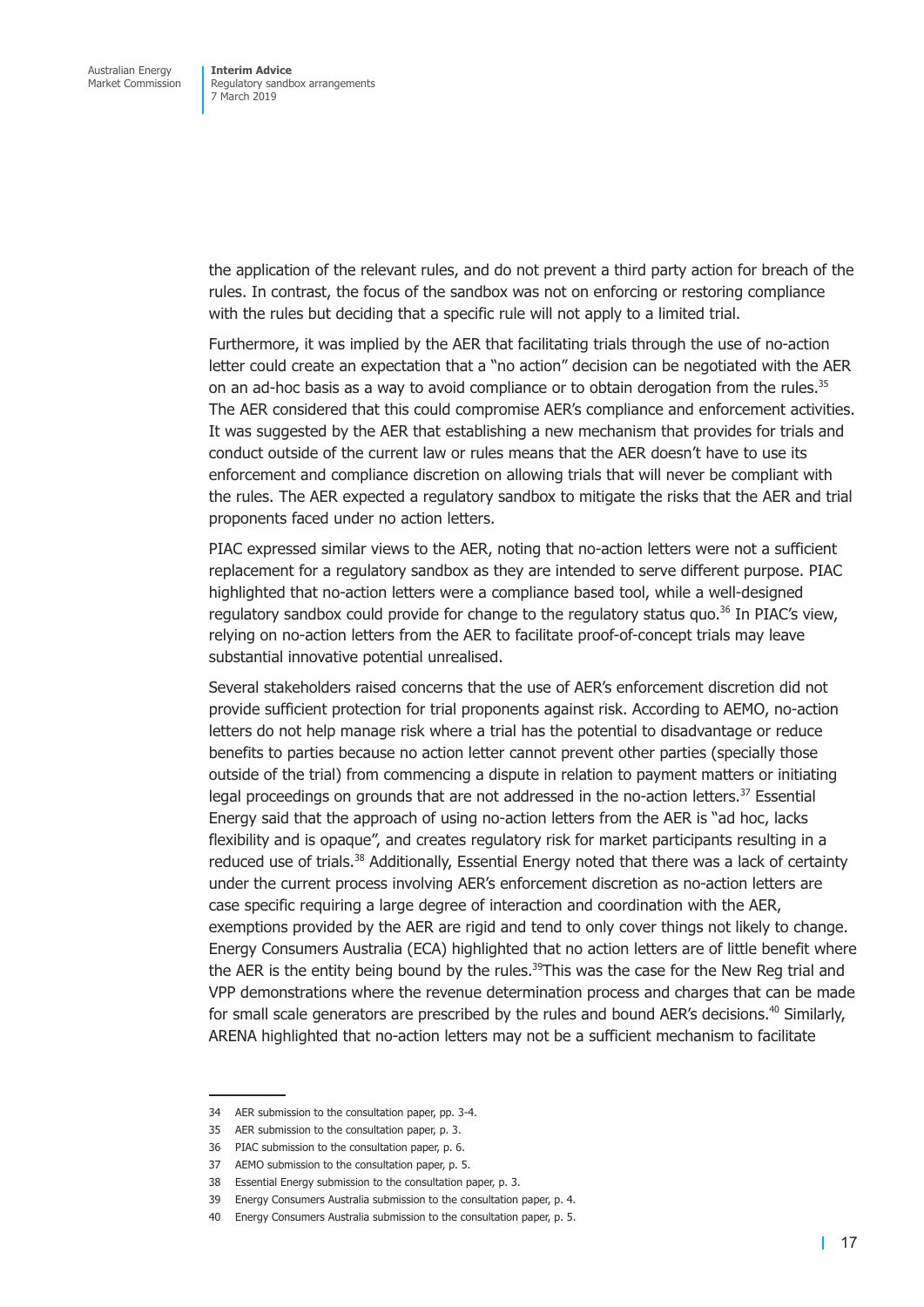<span id="page-23-0"></span>complex proof-of-concept trials as they transfer too much risk to the AER and fails to protect trial proponents and market bodies from third party litigation.<sup>41</sup>

Some stakeholders highlighted concerns regarding lack of transparency surrounding noaction letters. Ausgrid considered the use of AER's enforcement discretion under no-action letters and waivers to not be the best option as these options are not as transparent or predictable and are more open to regulatory discretion.<sup>42</sup> Mondo noted that regulatory sandbox arrangements have the advantage over no-action letters of promoting stakeholder confidence as the nature of the temporary exemption and its rationale will be clear and transparent. $43$ 

Energy Queensland believed that no-action letters were not the right instrument to provide relaxation of the rules because they would not adequately deal with issues of intellectual property and commercial confidentiality.

## 3.3 Trials facing barriers

Stakeholders provided examples of a range of trials that they considered as being limited due to the current regulatory framework. They also provided a range of possible use cases of regulatory sandbox arrangements.

ARENA highlighted that it had worked with trials that have not proceeded due to regulatory barriers and where no-action letters were deemed insufficient to address legal risks such as third party litigation.<sup>44</sup>

Energy Networks Australia considered that trialling of standalone power systems arrangements was a "highly prospective area" for the use of regulatory sandbox.

AEMO considered that trials that demonstrate new forms of customer participation, such as aggregated demand response faced barriers under the current arrangements and would require the protection of a regulatory sandbox framework or specific rule changes to proceed.45 In collaboration with other stakeholders, AEMO has been trying to develop and facilitate an in-market trial of participation of a demand response aggregator in the energy and Frequency control ancillary services (FCAS) markets. Implementing the draft trial arrangements would require a departure from the current operation and administration of the NEM as contemplated in the NER, including by establishing a second participant in the spot market with a financial relationship at an individual connection point, and creating a different basis for settlement of that additional participant. AEMO considered that the trial's departures from "existing market rules and regulatory constructs" present barriers to the implementation of the trial that cannot be overcome under the existing regulatory framework. AEMO considered that the trial could only proceed if amendments are made to the NER authorising the necessary arrangement for the trial, or if the trial is facilitated through a regulatory

<sup>41</sup> ARENA submission to the consultation paper, p. 1.

<sup>42</sup> Ausgrid submission to the consultation paper, p. 5.

<sup>43</sup> Mondo submission to the consultation paper, p. 1.

<sup>44</sup> ARENA submission to the consultation paper, p. 4.

<sup>45</sup> AEMO submission to the consultation paper, p. 4.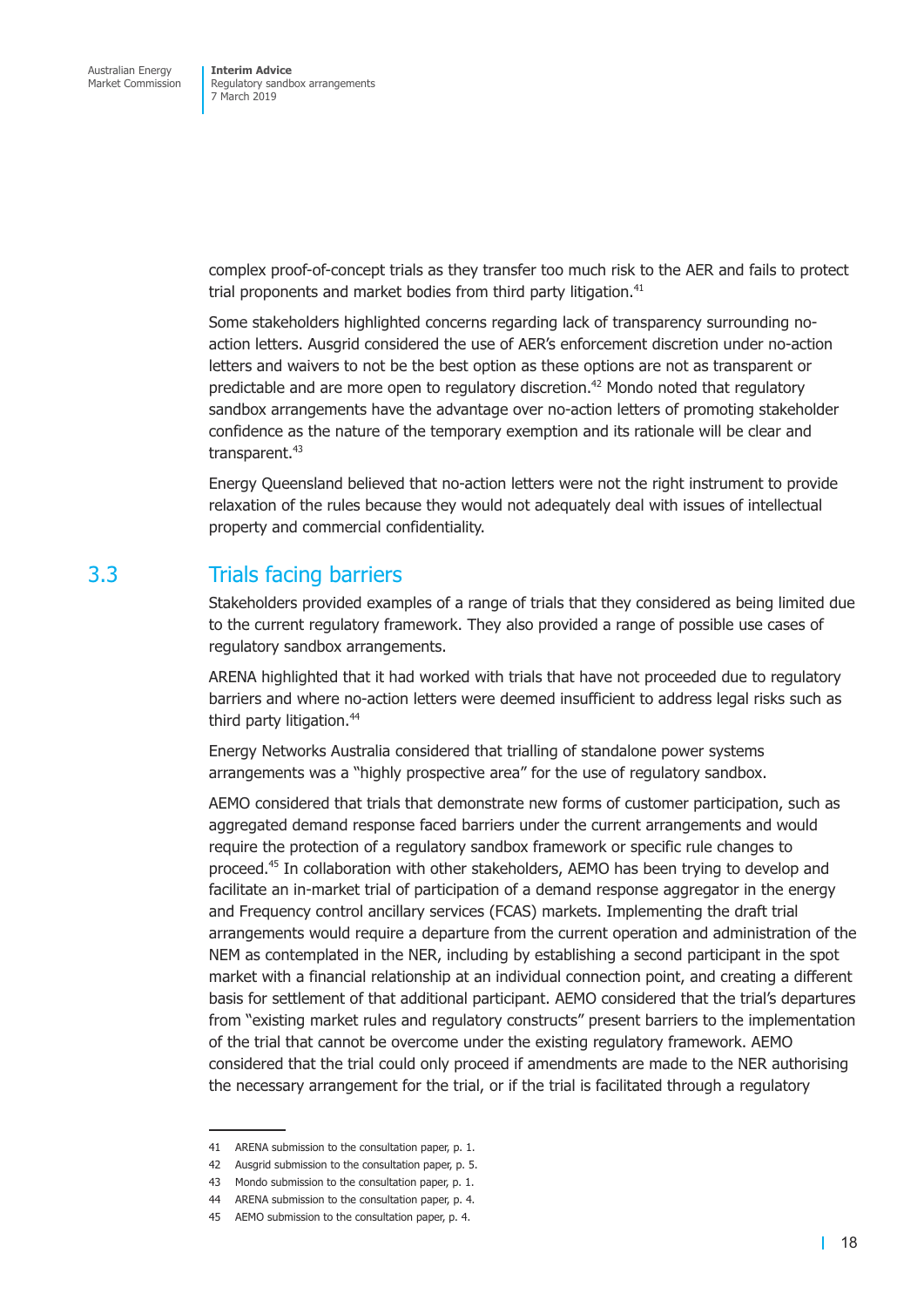sandbox framework. In AEMO's view, the most significant barriers to in-market trials such as the demand response aggregator trial described are that:

- trials that seek to alter the financial outcomes in the wholesale market, to the detriment of a party that is entitled to the outcomes pursuant to the NER are susceptible to challenge unless all parties impacted formally agree to alternative arrangements.
- There is no clear authority for AEMO to able to conduct an in-market trial that is inconsistent with the current NEM market arrangements.

On a similar note LO3 Energy considered that it's Local Energy Market (LEM) platform that involves peer-to-peer trading and aggregation of sources to provide demand response, energy and ancillary services could not be fully tested under the current rules. It considered that limitations were imposed by restrictions on multiples trading relationships (MTR) at a connection point and the wholesale market settlement processes.<sup>46</sup>

The Australian National University (ANU) considered the possible areas of innovation that could benefit from regulatory sandbox arrangement to include new customer representation models, novel tariffs and tiered regulations. According to the ANU, the sandbox arrangements could also provide for investigating tiered approaches to regulations such as those involving different regulatory environments for electricity retailers of different sizes.<sup>47</sup>

Energy Consumers Australia provided the example of the New Reg process trial, where parties are attempting to trial an alternative regulatory approach to incorporating consumer preferences, to explore that the regulatory barriers can limit the scope of trials being conducted. ECA highlighted that the New Reg trial being conducted under the current rules can limit specific options under the trial such as how much evidentiary weight the AER can place on the negotiated outcomes under the trial. On this point, AusNet services noted that a future New Reg trial could benefit from a regulatory sandbox by enabling the AER to give greater weight to agreed outcomes incorporated in a Revenue Proposal.<sup>48</sup>

ECA also highlighted that the virtual power plant demonstration project trial involving AEMO may not extend to trialling distribution charging arrangements due to regulatory limitations.

Drawing on its experience, TasNetworks highlighted that its proposed embedded network and microgrid project at Nubeena has not proceeded due to regulatory barriers.<sup>49</sup> One of the goals of the projects is to allow residents within the network to trade energy amongst each other and incorporating new network pricing arrangement. TasNetwork also shared its experience with the emPOWERING You Trial aimed at understanding how and when customers use electricity and how they respond to new network pricing arrangements, and the CONSORT Bruny Island battery trial, where the scope of these trials had to be reduced due to regulatory concerns.<sup>50</sup>

<sup>46</sup> LO3 Energy submission to the consultation paper, p. 2.

<sup>47</sup> ANU submission to the consultation paper, p. 3.

<sup>48</sup> AusNet Services submission to the consultation paper, p. 2.

<sup>49</sup> TasNetworks submission to the consultation paper, p. 3.

<sup>50</sup> TasNetworks submission to the consultation paper, p. 3.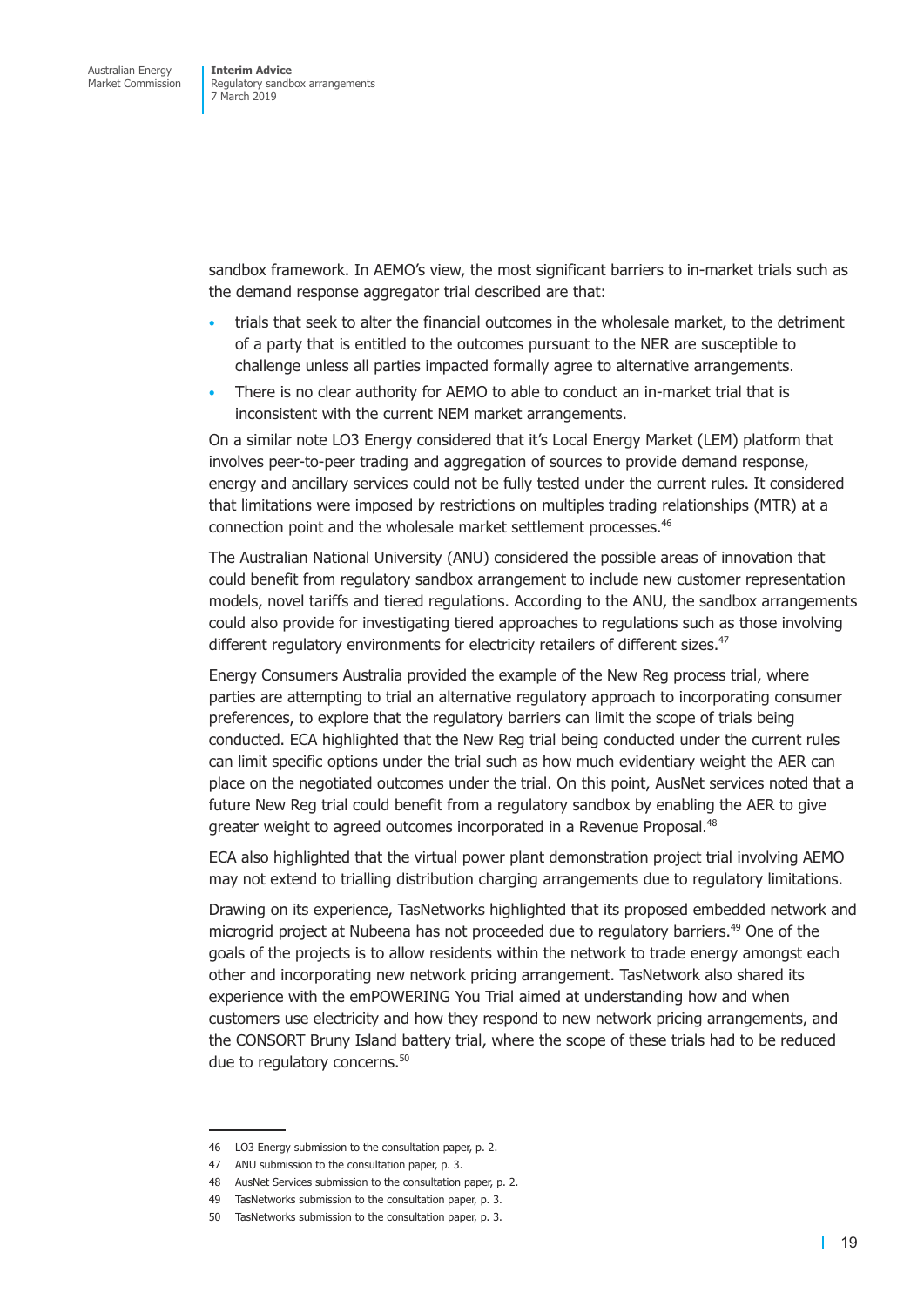Mondo listed the type of proof-of-concept trials it considered were currently being limited by the regulatory framework which included community micro-grids, community peer-to-peer trading, developing and testing of market place models, the use of batteries to provide market services and development of hydrogen products.<sup>51</sup> Mondo considered that there were restrictions imposed by different parts of the regulatory framework, including through network pricing, market settlement arrangements and the registration and compliance requirements for aggregators.

In relation to limitations for peer-to-peer trading imposed by network pricing arrangements, Mondo and Ausnet Services highlighted that although the rules allow for a trial tariff to be included in a network's annual pricing proposal, the timing requirements for implementing trial tariffs are restrictive, as the AER needs to be notified by August and the tariffs can only apply from the following January. They considered that although many of the proposed peerto-peer trials were unlikely to generate substantial benefit for the network in terms of reduced network expenditure, a trial located in a constrained part of the network could yield significant learning about customer behaviour in response to network tariffs.<sup>52</sup>

According to Evoenergy regulatory sandbox arrangements could facilitate trials that could lead to better integration of distributed energy resources (DER) with the distribution networks. Evoenergy is trialling distribution transformer monitoring and voltage regulation devices to alleviate the impacts of increasing solar PV penetration on low voltage distribution networks. One of the devices required is designed to be implemented behind the customer's meter and is subject to AER's Ring-fencing guidelines. Evoenergy considered that a regulatory sandbox would allow Evoenergy to trial such devices in a controlled environment without the "effort and complexity of meeting ring-fencing obligations". Secondly, Evoenergy considered that it was difficult for networks to obtain funding for projects seeking to address the technical challenges associated with high penetration of DER, such as reverse power flow and voltage rise. It added that regulators were unlikely to approve investments needed to address the arising technical challenges unless economic benefits could be demonstrated. To date no distribution network was said to have sufficiently demonstrated such benefits to the satisfaction of the regulator.<sup>53</sup> Evoenergy highlighted that distribution markets which enable the realisation of DER benefits to distribution networks currently do no exist. It considered that given the innovative nature of such project, a regulatory sandbox would "set out the regulatory pathway that would facilitate distribution networks to invest in enabling higher penetration of solar PV and other DER".<sup>54</sup>

Energy Queensland noted that there was a "gap in emerging energy storage in the sub 5 MW, grid-connected category" due to the limitations in the current market participant categories in the rules. The community scale battery storage located within the local networks was said to provide the potential for battery storage to provide network support in efficiently managing local constraints and enabling higher DER penetration. According to

<sup>51</sup> Mondo submission to the consultation paper, p. 2.

<sup>52</sup> Ausnet Services submission to the consultation paper, p. 2.

<sup>53</sup> Evoenergy submission to the consultation paper, p. 4.

<sup>54</sup> Evoenergy submission to the consultation paper, p. 4.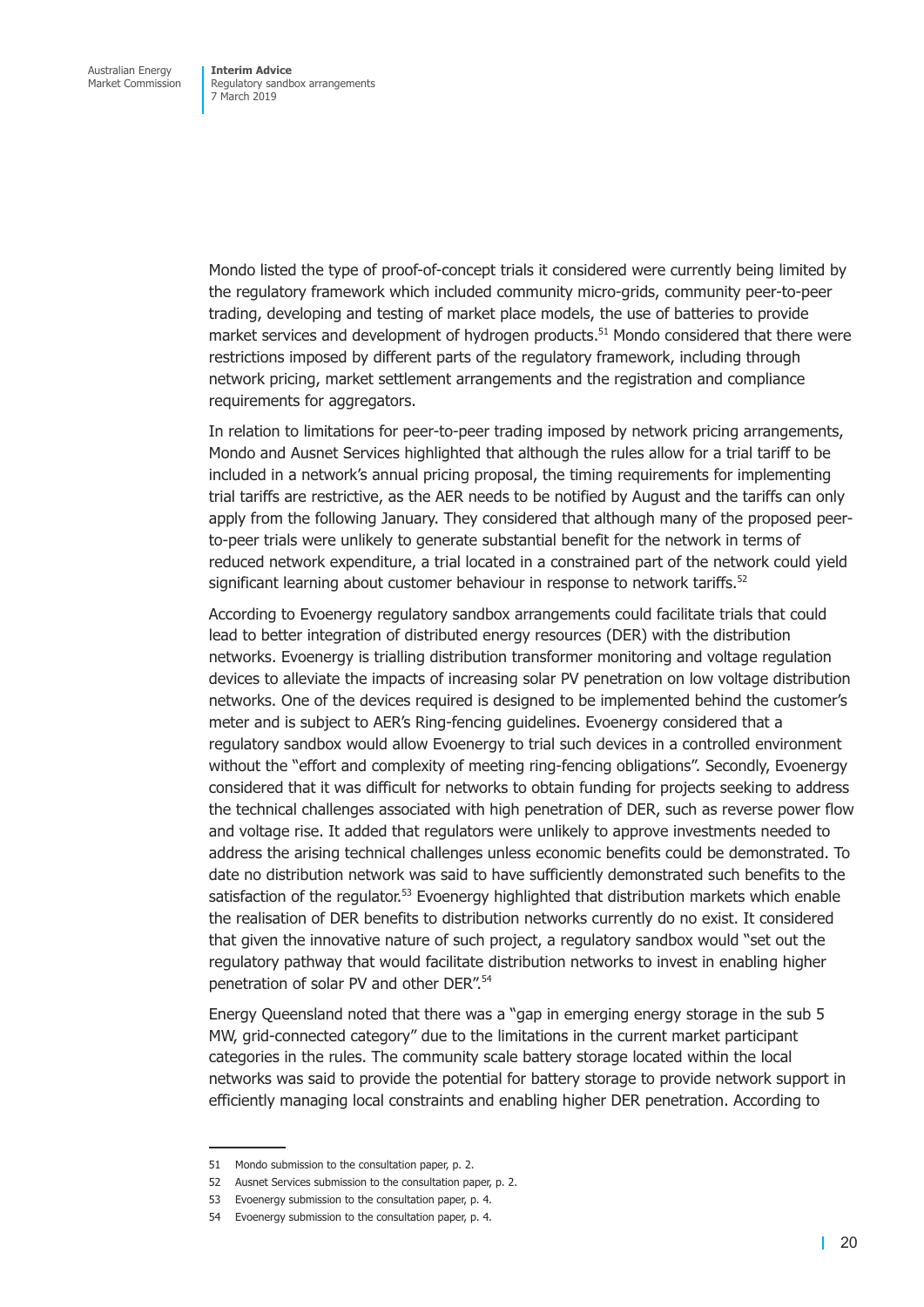<span id="page-26-0"></span>Energy Queensland such projects cannot test the full spectrum of potential business models without a rule change or through enforcement discretion from the AER.<sup>55</sup>

Some stakeholders considered that there should be limitations on which trials can be carried out under the regulatory sandbox arrangement. Snowy Hydro considered that demand response mechanism and other wholesale demand response suggestions should not be trialled through the sandbox as it would not provide any evidence on its response under a realistic operating condition in the NEM or understanding of the costs involved.<sup>56</sup> AGL raised concerns regarding the sandbox arrangements being used to bypass established principles in the regulatory framework. AGL highlighted that network business should not seek to utilise regulatory sandbox arrangements to overcome "ring-fencing" or the principles of contestability of energy services, and should not be used by businesses to gain a foothold in the competitive markets.<sup>57</sup> Furthermore, AGL considered that great care needs to be taken in relaxing regulatory restrictions on network businesses that would impact the viability of emerging competitive markets.<sup>58</sup>

Although the stakeholders provided examples of trials that they consider are being limited due to the regulatory framework, the Commission notes that some stakeholder concerns relate to avoiding the complexity and costs of compliance associated with the current regulatory framework. In most cases, the complexity of the regulatory arrangements and the costs associated with compliance are likely to reflect the harm they are trying to prevent. Conducting trials under regulatory sandbox arrangements is unlikely to be free of all regulatory burden and may not allow for some trial arrangements to proceed.

## 3.4 Potential benefits of regulatory sandbox arrangements

Most stakeholders considered that regulatory sandbox arrangements which included regulatory relief would serve to better facilitate proof-of-concept trials in the NEM. Some stakeholders outlined that regulatory sandbox arrangements would provider greater certainty and confidence for parties involved in the trials, and thereby promote the use of proof-ofconcept trials. Formal regulatory sandbox arrangements were also considered by most stakeholders to generally promote innovation in the NEM.

The AER supported the development of a "well-defined" regulatory sandbox mechanism to provide transparent arrangements for the AER to facilitate proof-of-concept trials in collaboration with other stakeholders.<sup>59</sup> According to the AER effectively managed innovation in the energy market can benefit consumers by providing them more choice and access to greater competition. The sandbox is expected to support a more flexible regulatory framework that is better equipped to respond to the rapid change in the sector, and ensure customer benefits of innovation are realised. A sandbox mechanism was also considered to help reduce barriers to more efficient supply and delivery of electricity, including by new

<sup>55</sup> EQ submission to the consultation paper, p. 3.

<sup>56</sup> Snowy Hydro submission to the consultation paper, p. 2.

<sup>57</sup> AGL submission to the consultation paper, p. 1.

<sup>58</sup> AGL submission to the consultation paper, p. 2.

<sup>59</sup> AER submission to the consultation paper, p. 1.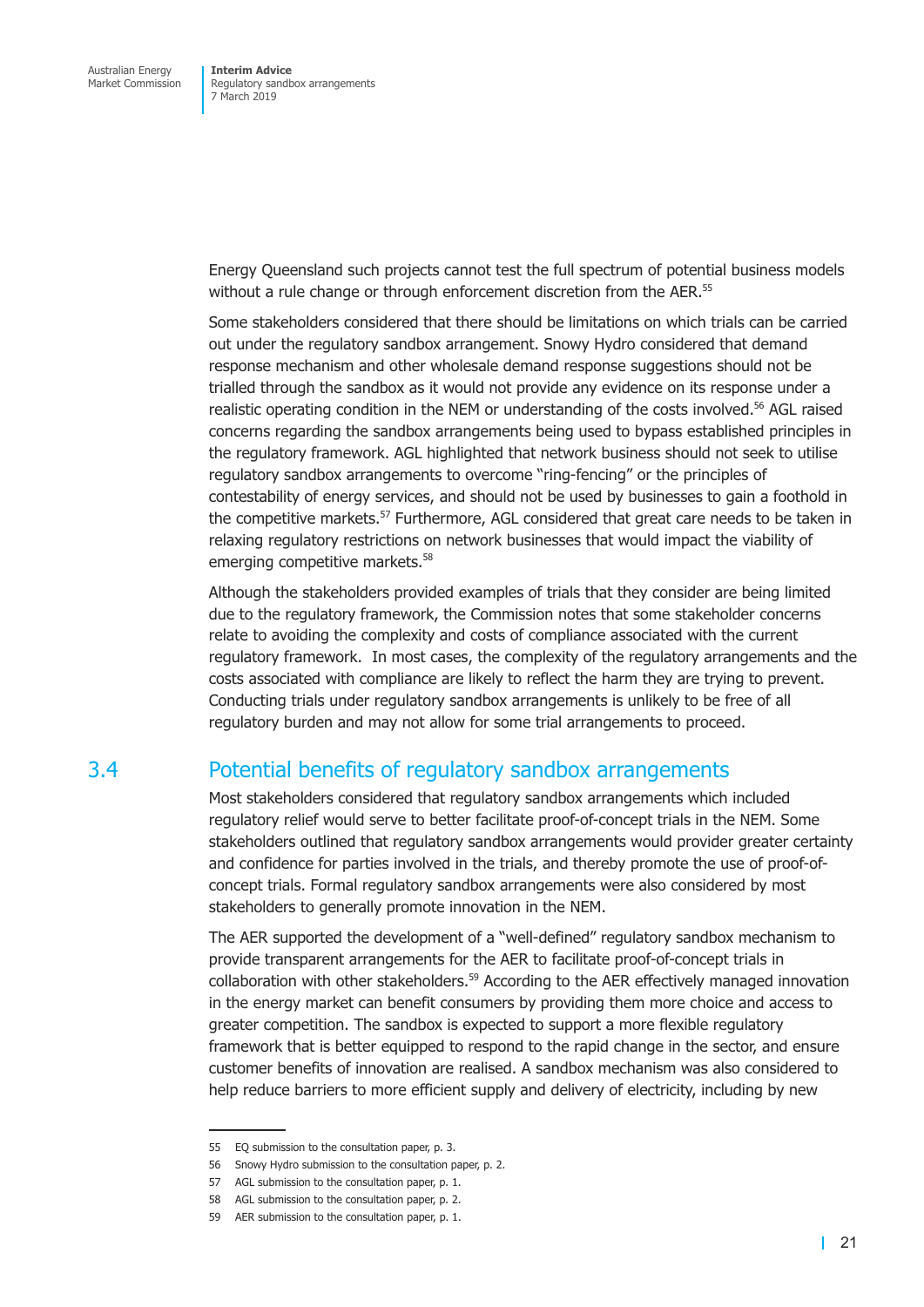market entrants. AER further added that formal regulatory sandbox arrangements would improve the scope of possible trials and mechanisms for implementing them.<sup>60</sup>

Essential Energy considered that more formal regulatory arrangements under which parameters of trials were set and agreed to from the outset would provide more certainty and confidence for market participants to conduct trials and incentivise use of trials.<sup>61</sup> Similarly, Ausgrid noted that formal regulatory sandbox arrangements would provide predictability and certainty for trial proponents.<sup>62</sup> Energy Networks Australia considered that regulatory sandbox arrangements could provide certainty to trial proponents regarding how the details of the trials will be interpreted under the rules, the likely consequences for negative customer outcomes under the trial and process for extending the trial.

Energy Consumers Australia considered that adoption of regulatory sandbox arrangements could make it easier for additional proof-of-concept trials to take place and help achieve better consumer outcomes.

A number of stakeholders considered that regulatory sandbox arrangements would provide for innovation in the energy industry and assist in market transition.<sup>63</sup> AEMO considered the regulatory sandbox framework to be a necessary and important tool to manage the energy transition in the long term interest of consumers.<sup>64</sup>

Energy Consumers Australia highlighted that the creation of a regulatory sandbox mechanism that is supported by a formal guidance and advice function would provide for a shift in cultural change and reinforce the value of innovation in the energy system more broadly.<sup>65</sup> On a similar note, Essential Energy highlighted that currently market participants are undertaking trials that are not visible to the market and having a more stable and wellunderstood regulatory arrangements for trials may help parties share information and avoid duplication.<sup>66</sup>

Origin suggested that there may be merit in further exploring the concept of regulatory sandbox arrangements.<sup>67</sup> Similarly, AGL considered that investigating the use of regulatory sandbox arrangements and facilitating proof-of-concept trials will be useful in unlocking innovation across the energy supply chain.<sup>68</sup>

In contrast with other stakeholders, Snowy Hydro stated that there was no evidence that formal regulatory sandbox arrangements would make it easier for additional proof-of-concept trials to take place to achieve better customer outcomes.<sup>69</sup>

<sup>60</sup> AER submission to the consultation paper, p. 8.

<sup>61</sup> Essential Energy submission to the consultation paper, p. 6.

<sup>62</sup> Ausgrid submission to the consultation paper, p. 6.

<sup>63</sup> Submissions to the consultation paper: Simply Energy, p. 2; Mondo p. 1; Evoenergy, p. 1; ANU p. 1.

<sup>64</sup> AEMO submission to the consultation paper, p. 4.

<sup>65</sup> Energy Consumers Australia submission to the consultation paper, p. 4.

<sup>66</sup> Essential Energy submission to the consultation paper, p. 3.

<sup>67</sup> Origin submission to the consultation paper, p. 1.

<sup>68</sup> AGL submission to the consultation paper, p. 1.

<sup>69</sup> Snowy Hydro submission to the consultation paper, p. 1.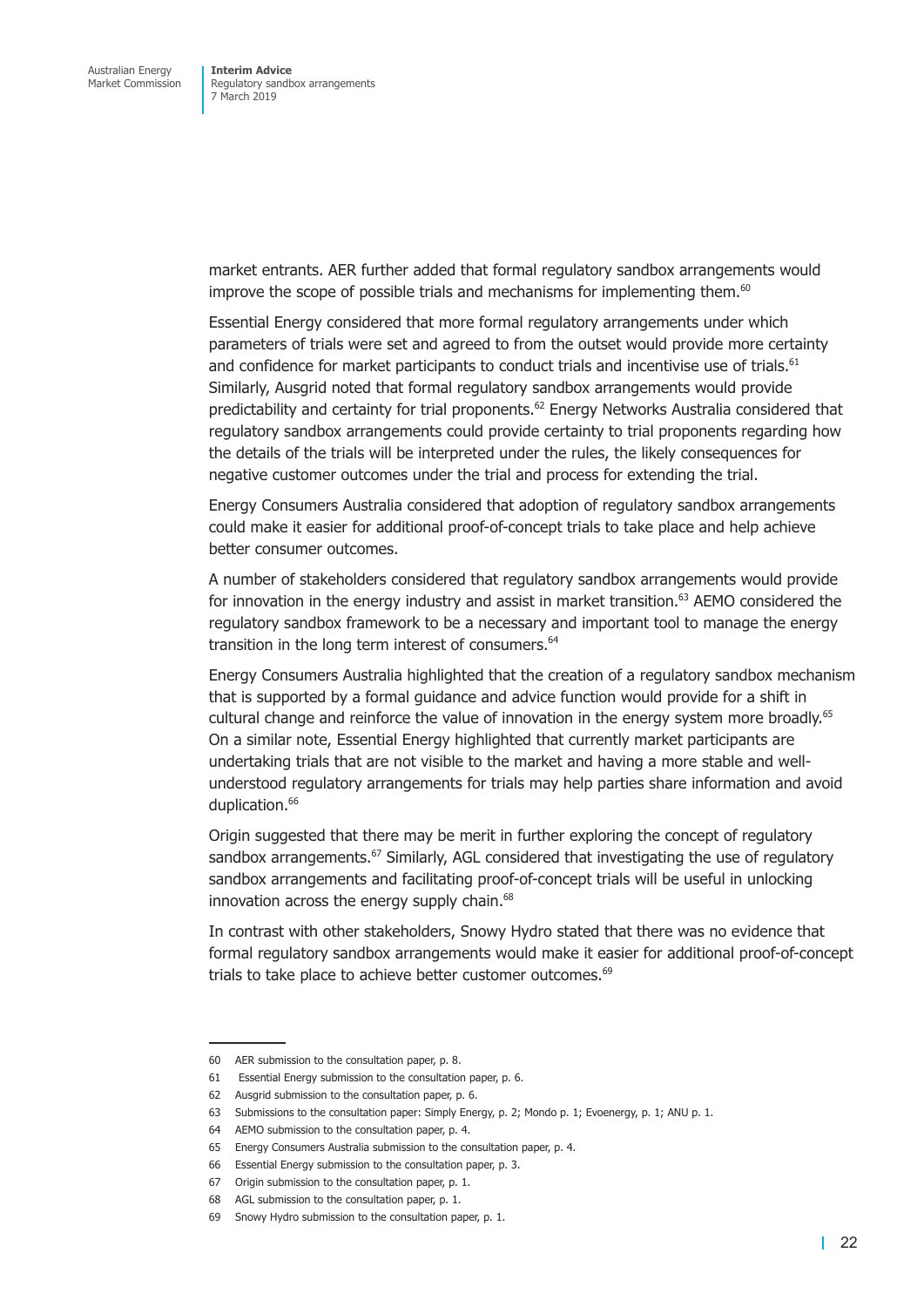## <span id="page-28-0"></span>3.5 Supporting regulatory reform

Generally, many stakeholders considered that regulatory sandbox arrangements would support reform to the regulatory framework. Stakeholders considered that regulatory sandbox arrangements could support reform through facilitating trials that can inform changes to the regulatory framework, better informing the market bodies of challenges faced by innovators and by facilitating trials of major regulatory changes on a limited scale.

AEMO saw the potential for regulatory sandbox arrangements to support regulatory reform, highlighting that carrying out in-market trials can provide essential data on market outcomes and can aid the design of permanent regulatory arrangements.<sup>70</sup> Similarly, Energy Networks Australia (ENA) considered that sand-boxed trials could provide for regulatory framework changes that are informed by live market conditions and learnings, rather than changes being assessed on abstract and theoretical basis.<sup>71</sup>

The AER considered that trials could help market bodies address "over the horizon reform issues", and create a better informed and more responsive process of regulatory change. The AER noted that a sandbox mechanism would help facilitate regulatory experiments in collaboration with other stakeholders.72

Energy Consumers Australia highlighted that a regulatory sandbox arrangement would provide the regulator with a "coalface" view of the issues impacting innovators and allow the regulator to work with innovators on a range of matters in a constructive and beneficial way that can bring a greater understanding of new models into the energy system.

According to ARENA, important foreseeable reform initiatives such as the wholesale demand response mechanism and the creation of distribution-level markets for energy and related services may involve step changes in NEM market design, which could be tested through trials. The realisation of benefits from such reforms may depend on in-market trials that inform the business case for change, and regulatory design options, over the coming years. ARENA argued that in the absence of regulatory exemption framework, decisions for reform would be more reliant to desktop analysis without benefiting from real-world trial outcomes.<sup>73</sup> On a similar note, Energy Queensland suggested that regulatory sandboxes arrangements could assist in carrying out regulatory reform, specifically by outlining possible implementation pathways and outcomes, identifying opportunities for reform and enabling sharing of experience and outcomes. $74$ 

Meanwhile, Snowy Hydro considered that a regulatory sandbox should not become a means to change regulation on a permanent basis. Specifically, it was highlighted that permanent changes to the rules should be made by the Commission under the established rule change process involving full consultations leading up to industry wide changes which are available to

<sup>70</sup> AEMO submission to the consultation paper, p. 3.

<sup>71</sup> Energy Networks Australia submission to the consultation paper, p. 4.

<sup>72</sup> AER submission to the consultation paper, p. 1.

<sup>73</sup> ARENA submission to the consultation paper, p. 4.

<sup>74</sup> EQ submission to the consultation paper, p. 8.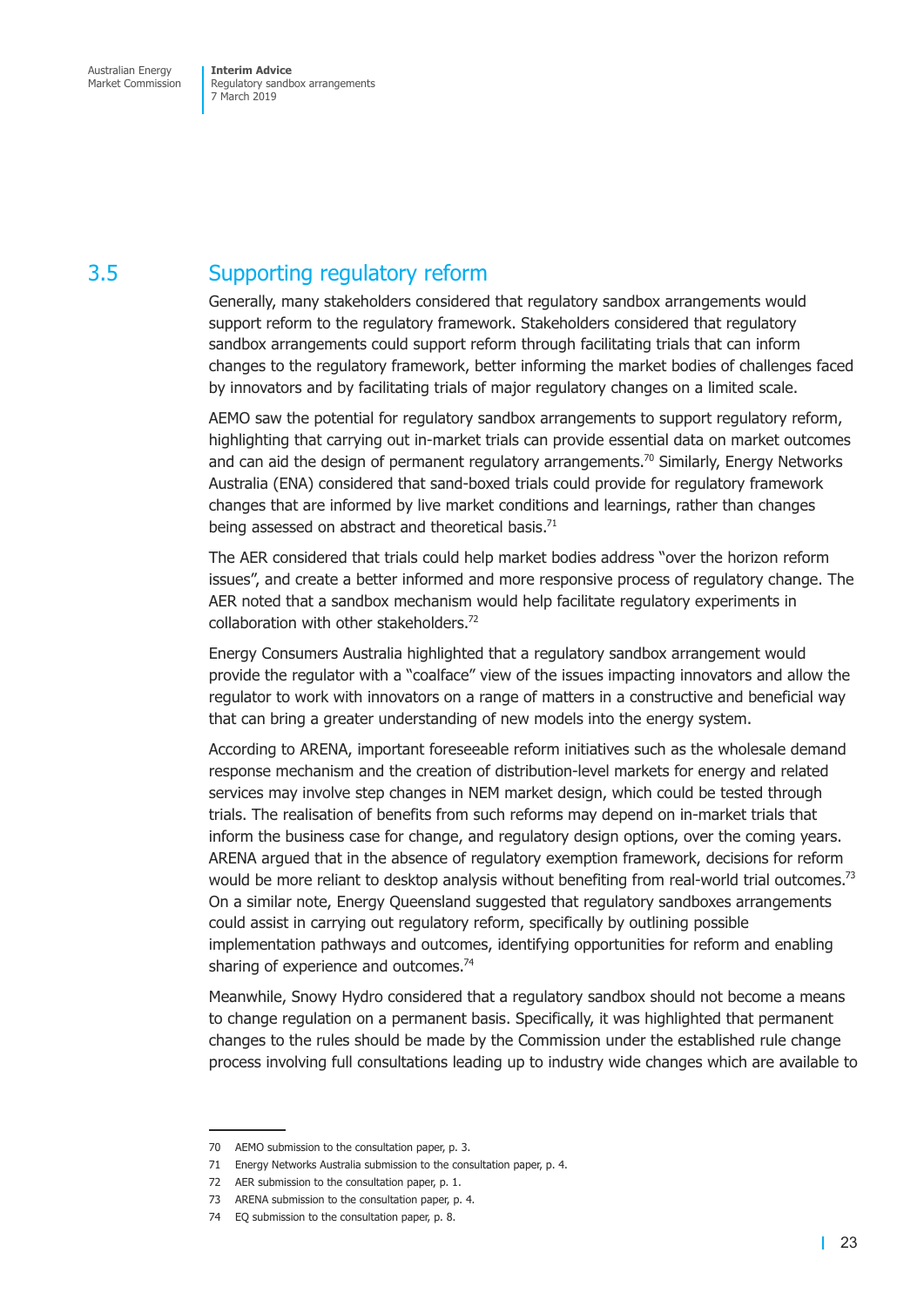<span id="page-29-0"></span>all parties. Snowy Hydro considered that trials can be misleading when they are conducted in a small environment and under unrealistic operating conditions.<sup>75</sup>

### 3.6 The need for regulatory guidance

Most stakeholders generally considered that there was a need for further regulatory guidance to be provided to assist newer and smaller businesses in navigating the regulatory framework. Stakeholders were generally of the view that established businesses had the resources and experience to be able to successfully navigate the regulatory framework. Market bodies highlighted that they already provided informal advice and guidance to a range of parties including new and innovating businesses.

Energy Consumers Australia strongly supported provision of access to guidance as part of regulatory sandbox arrangements.<sup>76</sup> It suggested that there are a number of current barriers that can be overcome with a guidance service analogous to OFGEM's "fast, frank feedback service". ECA further commented that the need for guidance is often raised in their discussions with innovators.

Simply Energy considered it was important that parties trying to introduce innovative technologies were supported in understanding the relevant regulatory requirements. It was suggested that the guidance should help innovators design their products and services in line with the relevant regulatory obligations. Simply Energy highlighted that guidance could be particularly useful for smaller operators who may not have the legal resources to fully evaluate and understand the complex energy regulatory regime.<sup>77</sup>

TasNetworks highlighted that in its experience, the larger new entrants such as new transmission connection applicants tend to be better resourced and have a deep understanding of the regulatory obligations, and these parties require lesser guidance. Meanwhile, PIAC considered that quick and accessible guidance from a market body would be useful for new entrants to the energy market, including those with a business model that involves an innovative energy-only service, or where the provision of those energy services is a secondary consequence of a non-energy related service being offered.<sup>78</sup>

Mondo also considered that access to detailed guidance for new market entrants was warranted particularly in the areas of registration, licensing, metering, settlement processes and prudential obligations.<sup>79</sup> Similarly, Energy Queensland believed there may be lack of guidance for innovative new entrants on navigating the regulatory framework. The current processes and arrangements result in a number of potential touchpoints for new entrants.

<sup>75</sup> Snowy Hydro submission to the consultation paper, p. 1.

<sup>76</sup> Energy Consumers Australia submission to the consultation paper, p. 4.

<sup>77</sup> Simply Energy submission to the consultation paper, p. 2.

<sup>78</sup> PIAC submission to the consultation paper, p. 2.

<sup>79</sup> Mondo submission to the consultation paper, p. 2.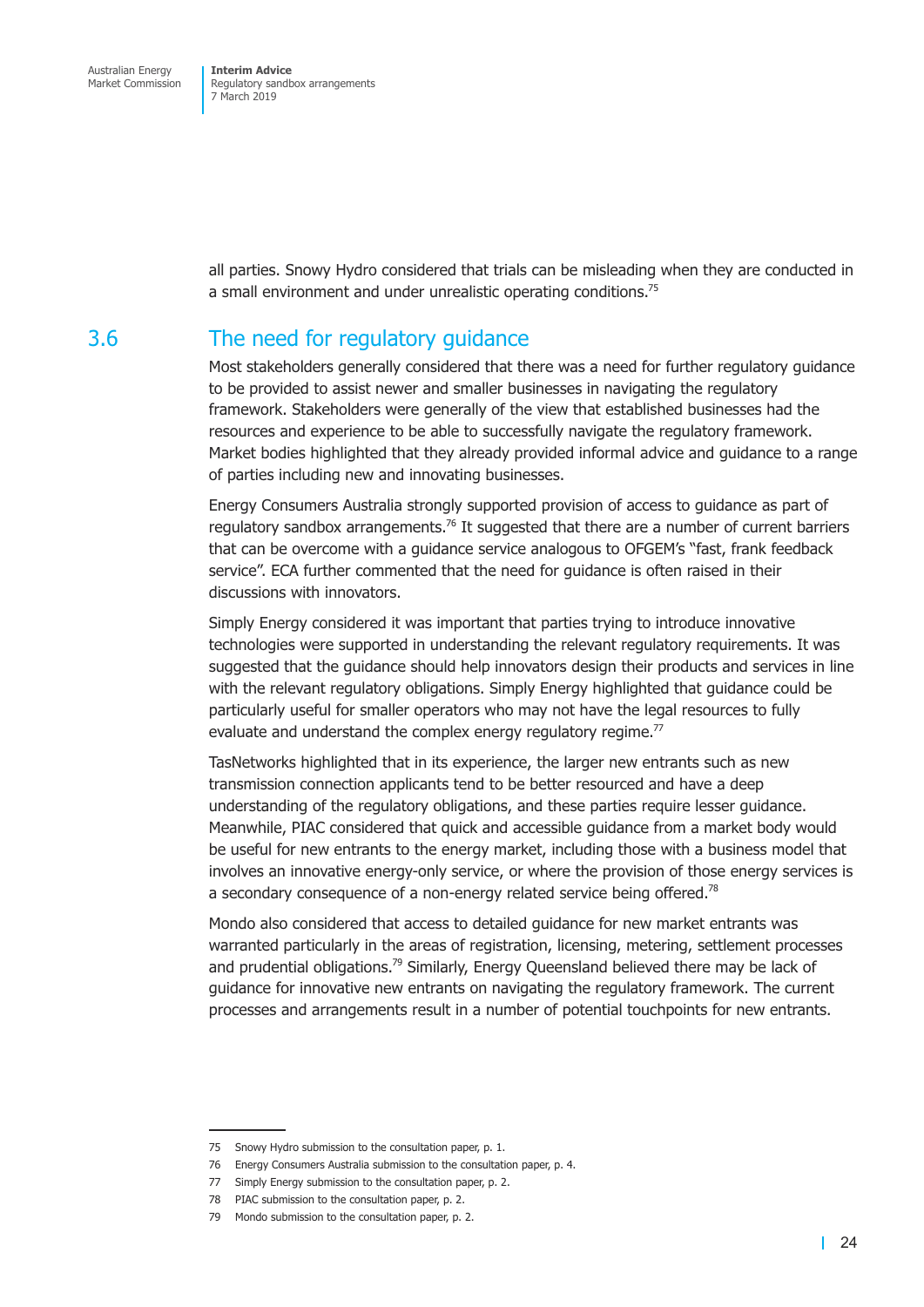Craig Burton (private individual) shared that in his experience in navigating the regulatory framework it was difficult to know which organisations to approach and acquiring legal advice from the market seems to involve large costs.<sup>80</sup> Similarly, Promis network considered that for new entrants it is difficult to find the right starting point for guidance, as they might not know what to ask. Energy Startup also considered that guidance on navigating the regulatory framework would be of value.

The AER highlighted that it currently provided "fast, frank feedback" to registered participants, new entrants, NSPs and other parties interacting with different parts of the regulatory framework including new and innovating players. As an example, the AER highlighted that it often engaged informally with DNSPs on trials of new technologies and service delivery models in the context of ring-fencing. However, the AER considered that the complexity of the regulatory framework can pose barriers to new entrants seeking to trial innovative technologies and services. As such, the AER was open to a more explicitly defined advice and feedback component of the sandbox (whether provided by the AER or another agency). AEMO highlighted that one of the functions of its centre for innovation was outreach, similar to that performed by OFGEM's innovation framework. AEMO considered that it's experience though running the innovation centre aligned with OFGEM's, in that "innovators commonly need advice" and that "innovators are focused on launching businesses, not trials".<sup>81</sup> AEMO anticipates that if a regulatory sandbox involving regulatory relief was pursued, third parties would require significant support in scoping and developing sandbox trial proposals.<sup>82</sup>

AGL did not consider there to be the need for a specific guidance service for innovating businesses, instead it considered that some guidance generally should be provided by relevant market bodes as part of their everyday business and information that is regularly sought by existing and prospective market participants should be developed and made publicly available to avoid similar regular enguiries by new entrants.<sup>83</sup>

<sup>80</sup> Craig Burton submission to the consultation paper, p. 6.

<sup>81</sup> AEMO submission to the consultation paper, p. 5.

<sup>82</sup> AEMO submission to the consultation paper, p. 6.

<sup>83</sup> AGL submission to the consultation paper, p. 4.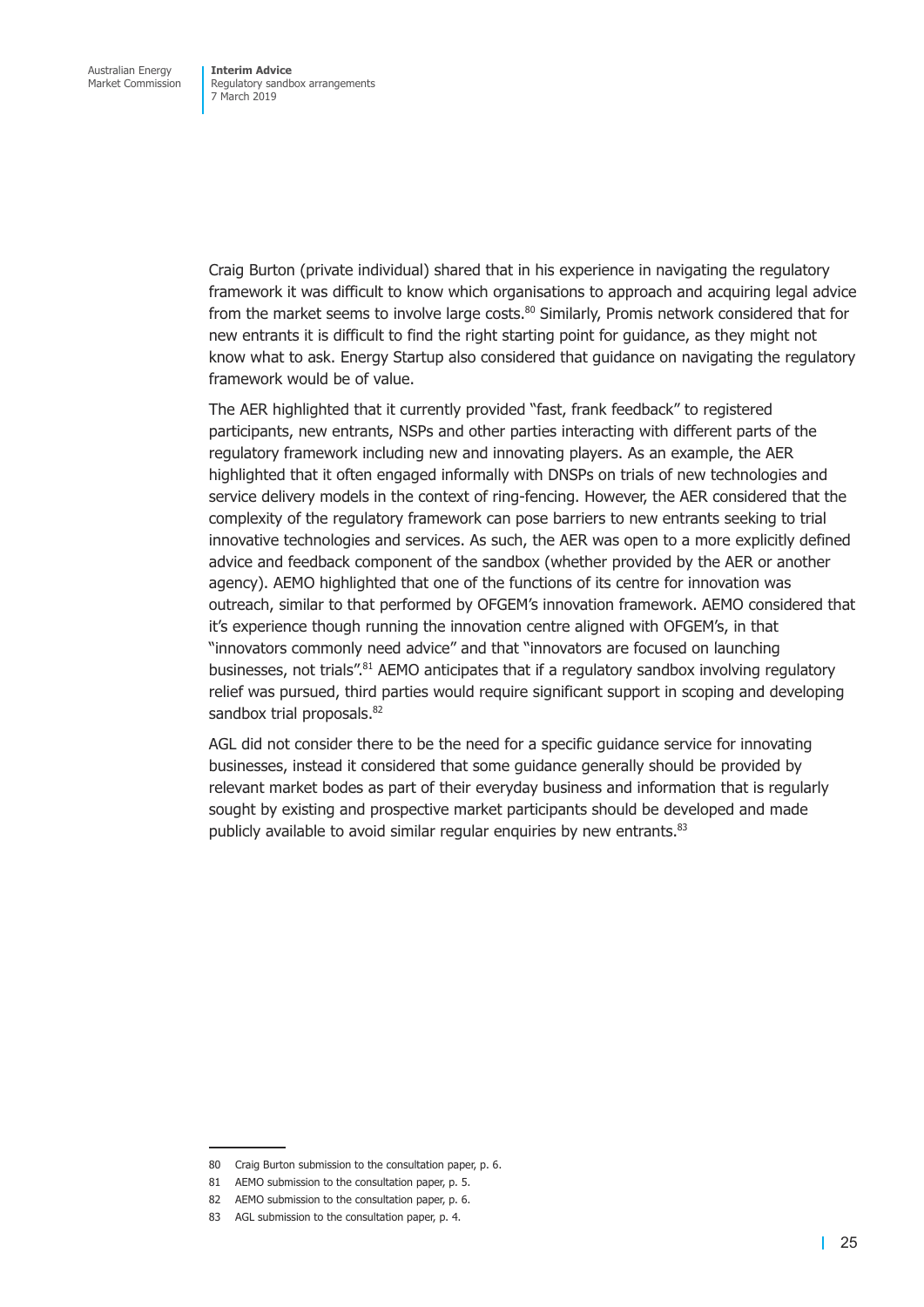<span id="page-31-0"></span>Australian Energy Market Commission **Interim Advice**  Regulatory sandbox arrangements 7 March 2019

## 4 STAKEHOLDER FEEDBACK – THE DESIGN OF REGULATORY SANDBOX ARRANGEMENTS

Stakeholders that supported a sandbox initiative were asked for preliminary views on design. This chapter provides an overview of stakeholders' views on the high level design of regulatory relief and guidance components of regulatory sandbox arrangements.

## 4.1 Objective of regulatory sandbox arrangements

Stakeholders expressed varied views regarding the objective of a regulatory sandbox, but generally considered the need for the sandbox framework to have a broader objective. Several stakeholders considered that the objective the regulatory sandbox arrangements should be promoting innovation in the NEM generally. According to some stakeholders the sandbox arrangements should be able to facilitate trials of different nature, to test not only technology but to also allow for testing of different business models and market arrangements.

Essential Energy highlighted that regulatory sandbox arrangements adopted by OFGEM and ASIC were suited to cover only a subset of proof-of-concept trials, mainly those focused on testing innovative technologies. It considered that further consideration is needed to design sandbox arrangements that may be suitable to test new business model and changes to market design or the regulatory framework. It suggested trials for business models and market design tend to be different in nature to technology trials. Testing of new business models were said to be focused on how established technologies can be delivered to customers in a manner that maximises benefits and may require testing a number of different supply models, involving a range of stakeholders and comparing the results. Essential Energy also noted that testing of changes to market design or to the broader regulatory framework is likely to be led by market bodies rather than industry.<sup>84</sup>

Similarly, AEMO considered that the objective of the sandbox "to facilitate further proof-ofconcept trials in the NEM" risks being limited to trials that are technical in nature. AEMO highlighted that trials of new forms of market participation are less focused on proving the feasibility of a concept but are primarily focused on collecting data on consumer behaviour and market outcomes.<sup>85</sup>

Several stakeholders considered that the objective of the regulatory sandbox arrangements should be promoting innovation in the NEM generally. Ausgrid considered that the overall objective of the sandbox arrangement was to encourage innovation, thereby improving dynamic efficiency and delivering better outcomes to customers.<sup>86</sup> TasNetworks suggested that objective of the sandbox arrangements should be to explore how innovation and efficiency in the NEM could be enhanced without undue risk to customers, infrastructure, market and NEM participants.<sup>87</sup> Essential Energy considered that the objective of regulatory

<sup>84</sup> Essential Energy submission to the consultation paper, p. 2.

<sup>85</sup> AEMO submission to the consultation paper, p. 7.

<sup>86</sup> Ausgrid submission to the consultation paper, p. 6.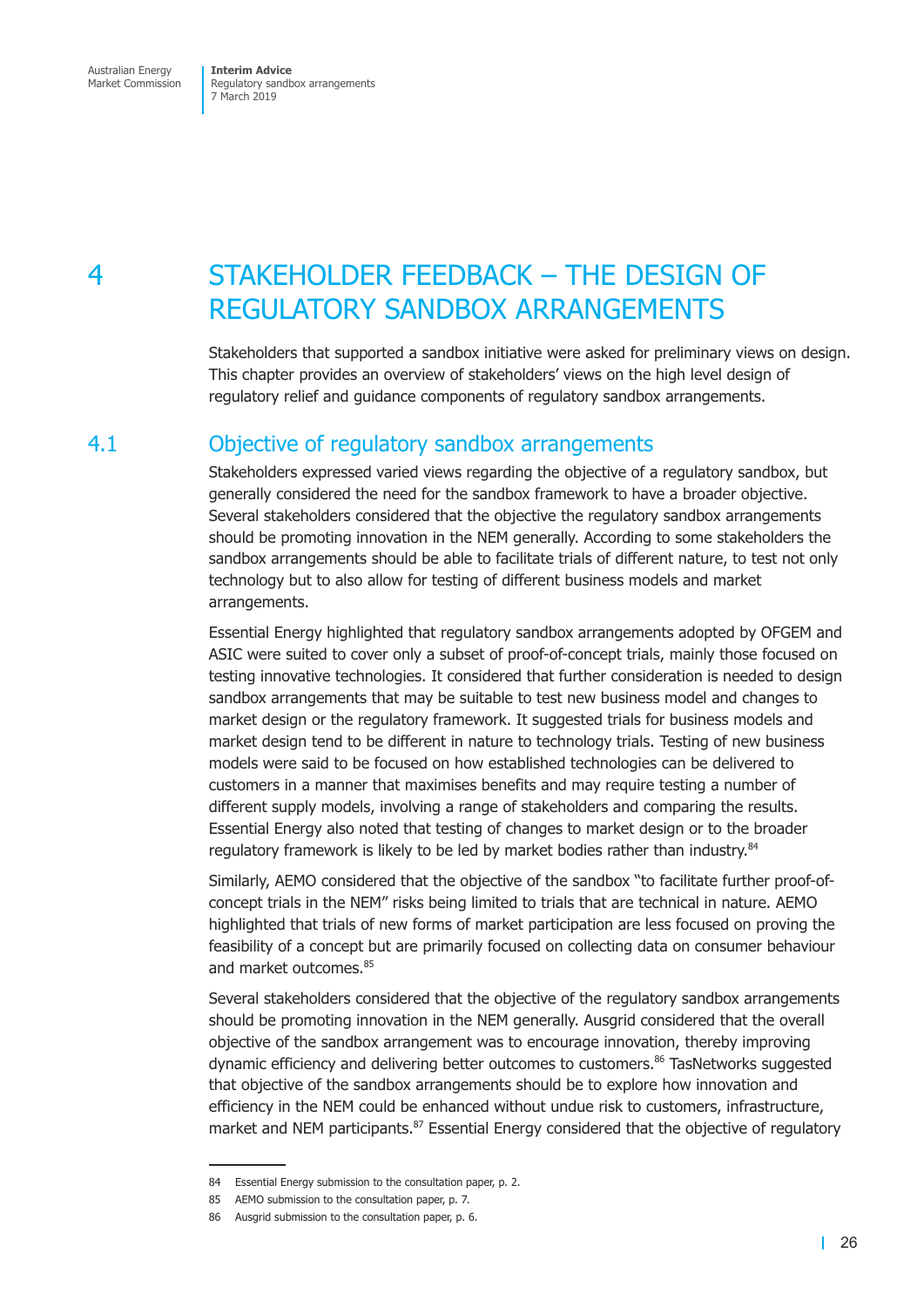<span id="page-32-0"></span>sandbox arrangements should be to encourage innovation in the NEM. It raised concern that having an objective that is focussed on increasing the number of trials being conducted may lead to a framework that does not provide value for money for consumers. Energy Startup noted that the objective of the formal regulatory arrangements should be to support innovations and organisations that would not otherwise perform the trial.<sup>88</sup>

ARENA suggested that a best practice approach to implementing a regulatory sandbox would recognise the complex regulatory, information, cultural and commercial barriers to developing and marketing new services in the energy sector and address these in an integrated way.<sup>89</sup>

Mondo outlined that the objective of the sandbox should be to facilitate proof-of-concept trials where the concept being tested has potential to result in substantial customer benefit.<sup>90</sup> Mondo considered that the scope of application of the regulatory sandbox should be very broad.

PIAC considered the primary objective of the sandbox to be guiding reform, suggesting that the regulatory sandbox should serve to help inform the need for, and direction of reforms to the existing regulatory and policy framework, to help ensure that they remain for purpose. According to PIAC proof-of-concept trials are a means to an end and not the end in and of itself.<sup>91</sup>

Stakeholders also provided comments regarding the design of regulatory relief and design of the arrangements for providing of guidance. The following sections provide an overview of this feedback.

## 4.2 Design of regulatory relief

Stakeholders provided high level feedback on the approach to design of the regulatory relief as part of the regulatory sandbox arrangements. Generally, stakeholders expressed the need for the regulatory sandbox arrangements that are flexible and adaptable, provide for a testing environment that is limited in impact and time and don't impose undue administrative burden on the trial proponents.

The AER favoured the establishment of broad power for the AER to waive parts of the rules to support proof-of-concept trials. The AER suggested that detailed requirements for the mechanism can be consulted on, developed and provided through a sandbox guideline.<sup>92</sup> The AER considered that specifying details of the sandbox arrangements through the guideline had two main benefits including:<sup>93</sup>

• allowing the mechanism to be readily updated when required, through a transparent and consultative process with the market bodies and other stakeholders

<sup>87</sup> TasNetworks submission to the consultation paper, p. 5.

<sup>88</sup> Energy Start-up submission to the consultation paper, p. 4

<sup>89</sup> ARENA submission to the consultation paper, p. 1.

<sup>90</sup> Mondo submission to the consultation paper, p. 2.

<sup>91</sup> PIAC submission to the consultation paper, p. 7.

<sup>92</sup> AER submission to the consultation paper, p. 2.

<sup>93</sup> AER submission to the consultation paper, p. 3.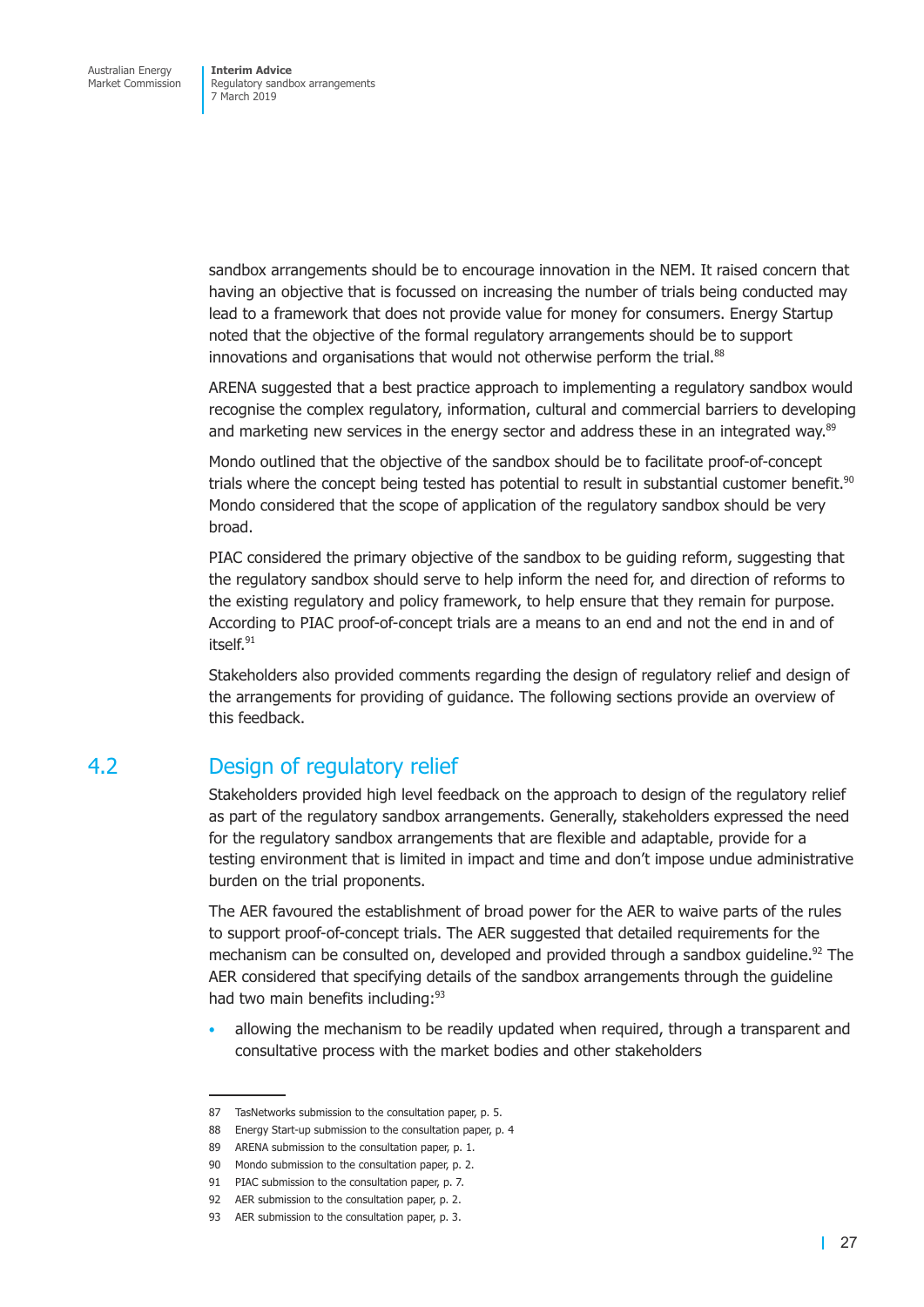• providing AER the ability to respond to the lessons learnt along the way in a timely and iterative manner, and to the changes taking place in a dynamic market.

ARENA highlighted that one of the challenges in facilitating innovation is that it is not always obvious when and where new innovations will arise, and where a regulatory exemption may be beneficial. ARENA suggested a "more flexible framework for granting regulatory exemptions, based on sound governance principles, which provides more substantial scope for regulatory discretion while ensuring consumer and business interests are suitably protected." ARENA also noted that in some circumstances, a broader regulatory exemption, could increase the scope of trials in the market and accelerate reforms. Transgrid also called for a regulatory sandbox process that was "adaptable and agile". According to Transgrid, the regulatory sandbox arrangement should take into account the governance structure of the NEM and bring together relevant stakeholders.<sup>94</sup>

Essential Energy provided an overview of the key high level features that they considered were required in regulatory sandbox arrangements. These included:

- advice at an early stage to identify regulatory issues associated with the trial
- clear and documented criteria for eligibility for sandbox
- a well understood process for use of the provisions
- clear responsibility for decision making regarding the sandbox.

AEMO considered that as well as providing scope for exemptions from requirements in the rules, the sandbox framework would also need to have scope to accommodate new concepts.95 AEMO highlighted that the establishment and authorisation of new concepts in the rules may be required for some trials to proceed. As an example, AEMO noted that for its demand response aggregate trial to proceed a number of new things would need to be created for which there is currently no provision in the rules including, the calculation of baseline energy, settlement of aggregated demand response in relation to the baseline and a demand response interval. According to AEMO, the arrangements for sandboxes should establish a framework (or "building code") for regulatory sandboxes, with each trial undertaken in its own regulatory sandbox (i.e., containing the related specific exemptions and parameters). AEMO suggested that tailored sandboxes should be limited in both time and scale to manage the risks associated when new approaches are being tested "in-market" and to ensure the trials' framework is not used to make enduring change to the regulatory framework. The need to assess regulatory sandbox proposals against a publicly available criteria and the reasons for the decisions to published was also expressed.

Some stakeholders highlighted the need to ensure that the regulatory sandbox arrangements do not impose undue regulatory burden on trial participants. Mondo suggested that in considering the design of the regulatory sandbox, it was important to balance the need for a robust and transparent assessment process with the need to support prompt decision-making and flexibility to accommodate the nature of innovative projects. Mondo stressed that the framework should not add undue administrative complexity. Similarly, Simply Energy

<sup>94</sup> Transgrid submission to the consultation paper, p. 2.

<sup>95</sup> AEMO submission to the consultation paper, p. 7.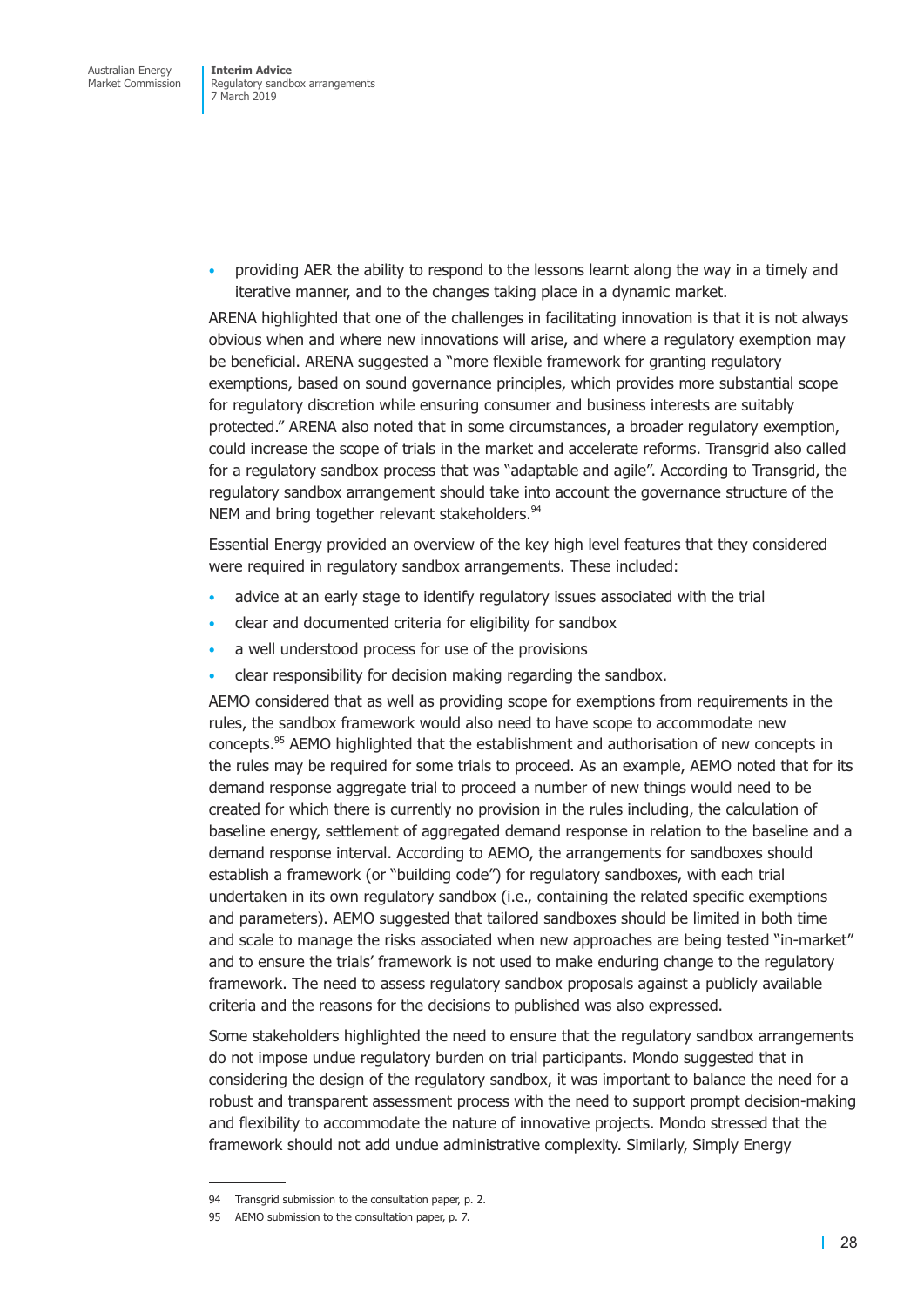considered that the sandbox testing environment should be developed in a manner that does not impose undue administrative burden on relevant participants.

The ANU considered that sandbox arrangements should be designed for simplicity, speed and be accessible to all innovators. It said that inclusivity and diversity of idea from outside of the industry (for example from universities, community groups and non-profits) should be accommodated by the arrangements.<sup>96</sup>

Stakeholders stressed the requirements for the sandbox arrangement to provide protections to consumers and other impacted parties. The AER highlighted that where a trial impacts on customers, those customers should in principle, retain the same rights as they have under the NEL/NER and NERL/NERR. If the trials seeks to limits customer's rights the AER would need to consider whether there is a need for the affected customer to provide explicit informed consent. The AER noted that it was important to demonstrate how the customers will have their rights returned to them at the conclusion of the trial. According the AER, trial proponents under a regulatory sandbox should demonstrate that their trial will not have a negative impact on the competitiveness of retail and wholesale markets, or on other market participants.<sup>97</sup> Similarly, Ausgrid noted that it was very important that consumers are adequately protected for the duration of any trial, particularly if regulations involving consumer protections are relaxed. As some safeguards, Ausgrid recommended that participation in a trial must be voluntary, consumers must not be worse off by participating in the trial and at the end of the trial consumers must be able to fall back to their pre-exisitng consumer protections.

There was also general support amongst the stakeholders that trial proponents making use of the sandbox arrangements should have to share their learnings from the trial with the wider industry. Essential Energy noted that it seemed reasonable that "market participants that avail of the regulatory sandbox arrangements should be subject to some requirements to share the learnings from the trial with industry".<sup>98</sup> Essential Energy noted that these requirements should not be overly onerous or require sharing of commercially sensitive information. Ausgrid also considered that trial proponents using sandbox arrangements should be required to provide a publicly available report at the end of their trial that outlines the success or failures of the trial and key findings. $99$ 

AGL highlighted that it was supportive of "developing a process to allow regulatory sandbox arrangements", but only specific types of trials that meet defined criteria. It highlighted that sandboxes should be used to provide innovative concepts that are "inhibited by regulatory failures or barriers in transforming markets".<sup>100</sup> Furthermore, AGL considered that great care needs to be taken in relaxing regulatory restrictions on network businesses that would impact the viability of emerging competitive markets.<sup>101</sup>

<sup>96</sup> ANU submission to the consultation paper, p. 2.

<sup>97</sup> AER submission to the consultation paper, p. 6.

<sup>98</sup> Essential Energy submission to the consultation paper, p. 7.

<sup>99</sup> Ausgrid submission to the consultation paper, p. 8.

<sup>100</sup> AGL submission to the consultation paper, p. 1.

<sup>101</sup> AGL submission to the consultation paper, p. 2.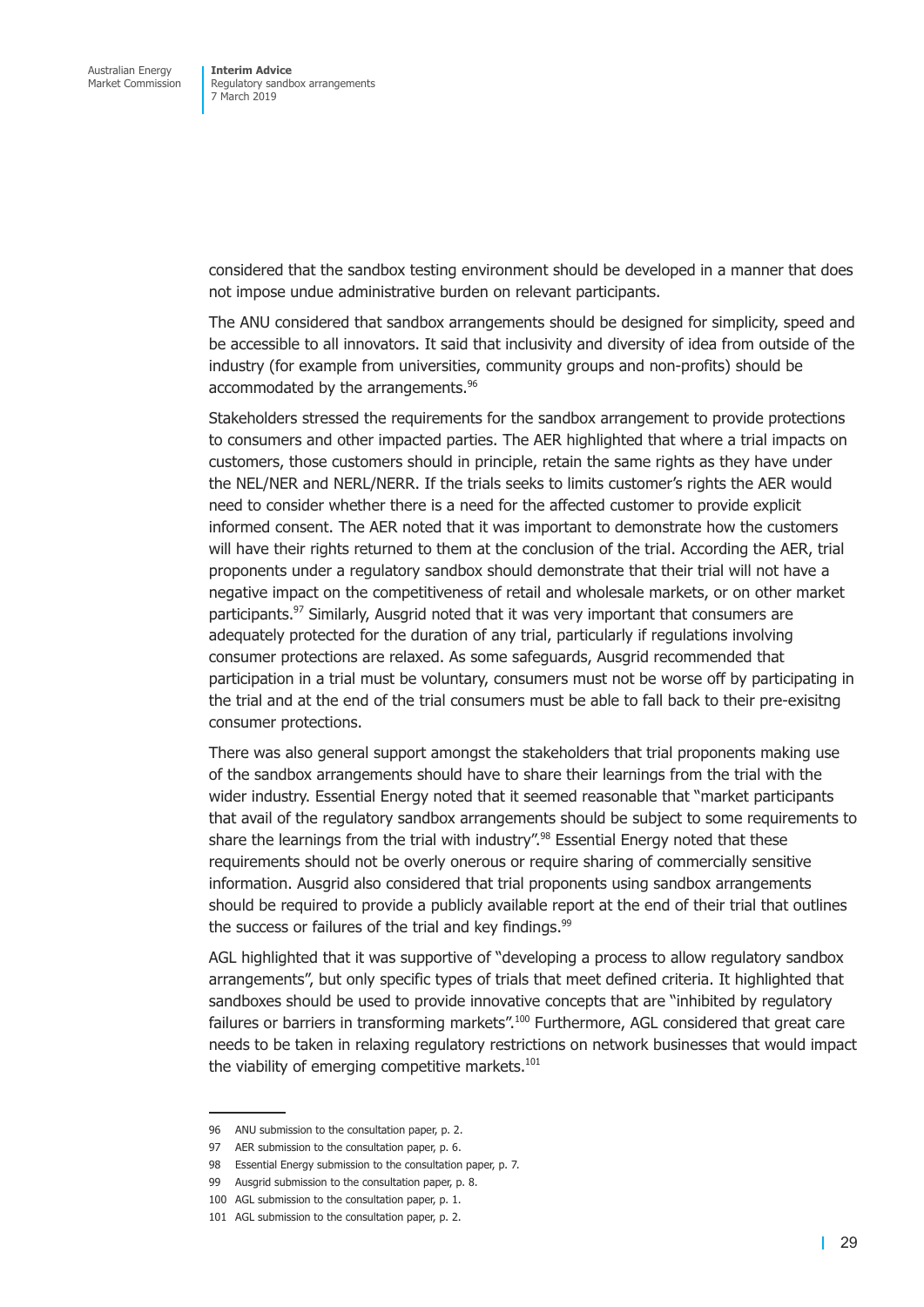<span id="page-35-0"></span>Some stakeholders provided feedback on what they should be the high level criteria for accessing the regulatory sandbox arrangements. Stakeholder views varied on proposed criteria for access reported varied between the stakeholders, although there were some commonly reported criteria such as the need for the trial to be aligned with the NEO or the objective of regulatory sandboxes, the existence of regulatory barriers preventing the trial from occurring and a pathway to transition the project out of the trial environment.<sup>102</sup>

### 4.3 Design of guidance

Stakeholders that considered there to be a need to provide guidance on navigating the energy regulatory framework generally suggested provision of tailored advice to new entrants and small players that is coordinated by one organisation with broad expertise under a shop front with the input of other organisations.

Several stakeholders considered that advice should be provided under a "shop-front" as a single point of contact for new entrants. ARENA suggested "an innovation shop front service, provided under an appropriate institutional framework, could offer 'fast and frank' regulatory advice to new market entrants".<sup>103</sup> Energy Queensland also suggested advice to new entrants should be provided under a single stop shop which has broad experience and expertise across all segments of the market and disciplines. It was also suggested that the body providing advice should also have expertise in jurisdictional regulations.<sup>104</sup> Essential Energy highlighted that guidance should be provided by one body in consultation with all relevant parties, to avoid the need for business to engage with multiples parties.<sup>105</sup> According to Essential Energy the advice should focus on elements of the proposed trial that are inconsistent with the current regulatory framework. The AER highlighted that it is open to providing informal feedback as part of the sandbox and under a more explicitly defined advice and feedback as part of the sandbox.<sup>106</sup>

Stakeholders generally did not consider there to be a need for the AER to provide binding advice. The AER did not support providing binding or formal advice because it would compromise their ability to provide fast, frank feedback due to additional risk the AER would take on and would not be the best way to reduce project risk.<sup>107</sup> Ausgrid noted that it did not see the need for binding advice from market bodies and considered that such an approach would increase costs and likely lead to more risk averse approach by market bodies.<sup>108</sup> PIAC noted that there would be a stronger case for the market bodies providing fast advice than providing binding advice.<sup>109</sup> Simply Energy also highlighted that advice in relation to

<sup>102</sup> Submission to the consultation paper: Ausgrid p.7.; Transgrid, p.2.; TasNetworks, p. 5.

<sup>103</sup> ARENA submission to the consultation paper, p. 3.

<sup>104</sup> Energy Queensland submission to the consultation paper, p. 3.

<sup>105</sup> Essential Energy submission to the consultation paper, p. 5.

<sup>106</sup> AER submission to the consultation paper, p. 6.

<sup>107</sup> AER submission to the consultation paper, p. 5.

<sup>108</sup> Ausgrid submission to the consultation paper, p. 5.

<sup>109</sup> PIAC submission to the consultation paper, p. 5.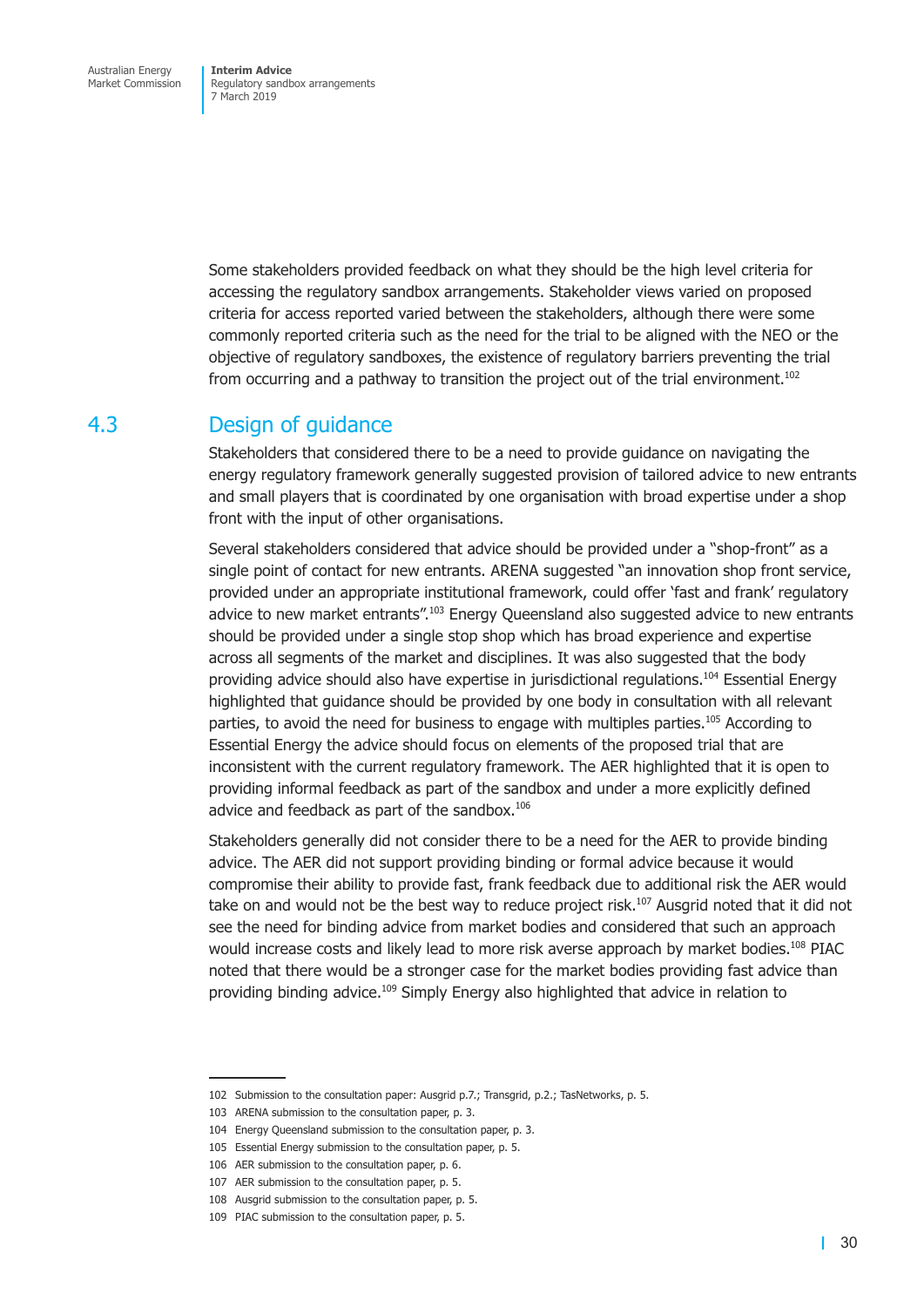innovative service models and products does not need to be binding.<sup>110</sup> In contrast, some stakeholders noted there may be a role for binding advice to be applied.<sup>111</sup>

Stakeholders provided varied feedback regarding how the potential guidance service should be funded. Essential Energy considered that funding arrangements and body providing the advice may need to depend on the type of trial.<sup>112</sup> Some stakeholders considered that costs of providing service could be recovered from the parties using the service with TasNetworks noting that the costs of providing guidance could be recovered on a user pays basis. Mondo also considered that provision of guidance to new entrants should be funded by the party seeking and benefiting from the guidance. AGL stated that provision of guidance was unlikely to be a significant overhead for organisations the size and expertise of the market bodies. PIAC noted that although there would definitely be need for binding advice for any innovative new offering, it wasn't convinced that this would need to be provided by the market bodies. It may be more appropriate for innovating businesses to procure this advice themselves, potentially with the support of external funding if needed.<sup>113</sup>

<sup>110</sup> Simply Energy submission to the consultation paper, p. 2.

<sup>111</sup> Submissions to the consultation paper: TasNetworks, p. 4.; Craig Burton, p. 7.

<sup>112</sup> Essential Energy submission to the consultation paper, p. 5.

<sup>113</sup> PIAC submission to the consultation paper, p. 5.